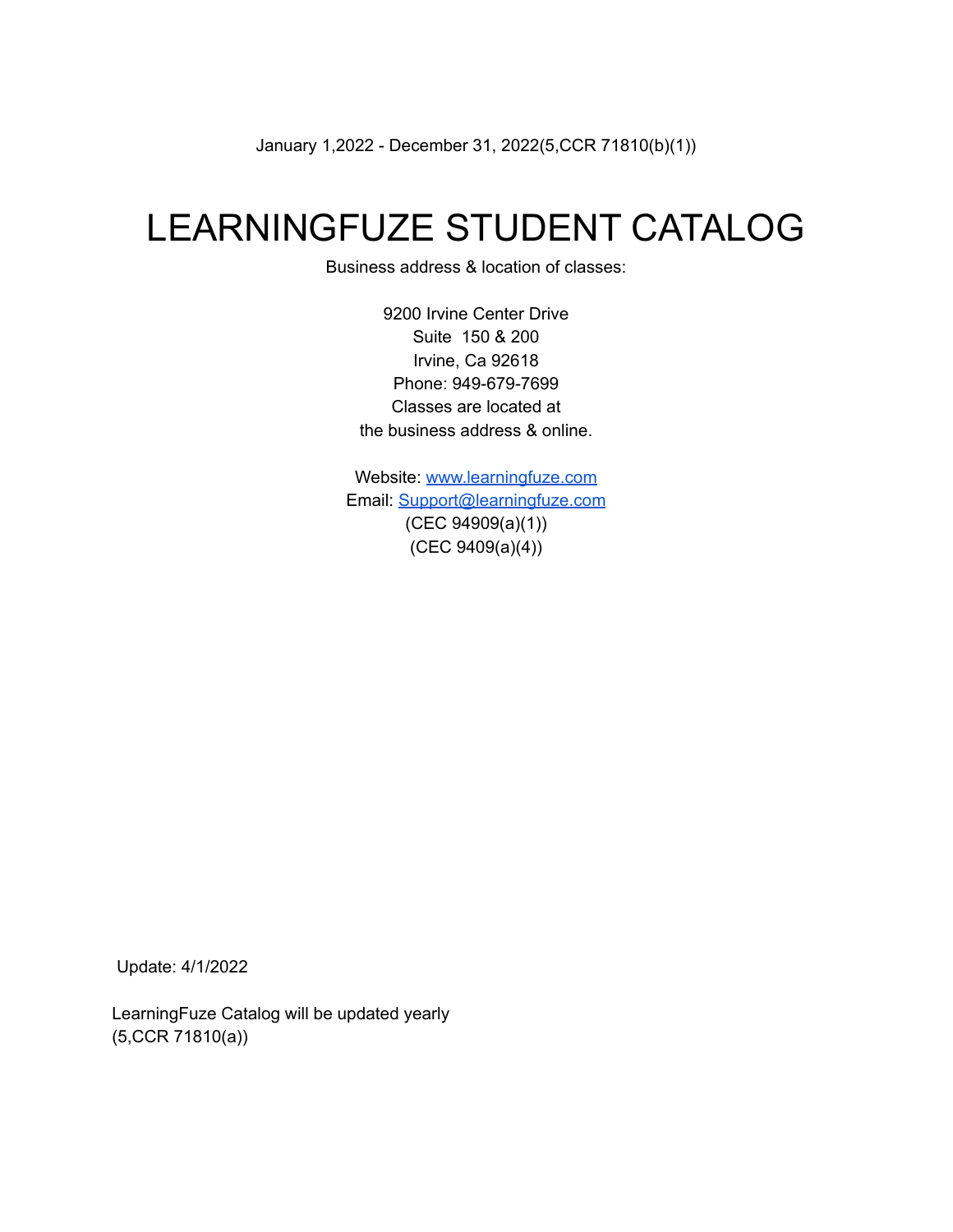# INSTITUTION INFORMATION

## **LearningFuze Catalog**

LearningFuze will provide a PDF copy of the catalog to any prospective student upon receiving an enrollment agreement and is available on our website at [www.learningfuze.com](http://www.learningfuze.com) on the homepage under Regulatory.

(CEC 9409(a))

### **Mission and Purpose**

We offer web development or Data Science courses in a collaborative, motivating, and immersive environment. Our course objectives will revolve around hands-on projects and building that will prepare you to compete for jobs in the marketplace. Our teaching philosophy incorporates projects and fundamentals first, simulated work environments, and rapid failure progression by learning through exercises to gradually become a proficient web developer or data scientist. (5, CCR 71810 (b)(2))

- Provide top-level technical instruction
- Teach students the practical skills needed to create, problem solve and flourish
- Provide instruction for students to gain the practical skills necessary to enter the industry professionally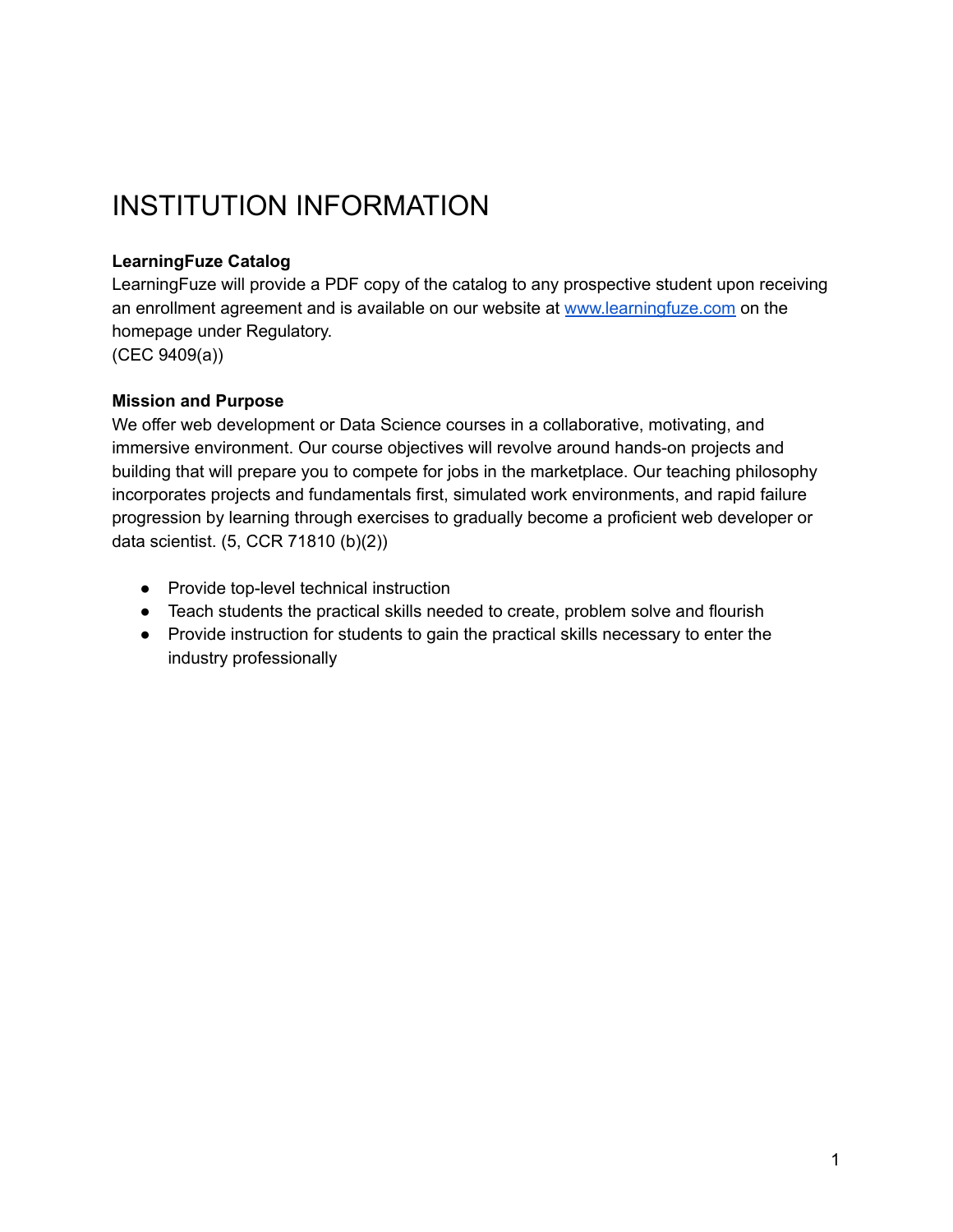# **Academic Programs**

Full Immersion Coding Bootcamp

| Length of Program                 | 560 Classroom Hours over 14 Weeks                                             |
|-----------------------------------|-------------------------------------------------------------------------------|
| Location                          | 9200 Irvine Center Drive, Irvine Ca                                           |
| Hours                             | 10:00 am - 6:00 pm Monday- Friday<br>*lunch & breaks taken throughout the day |
| <b>Total Program Commitment</b>   | 560 Hours over 14 Weeks                                                       |
| (SOC) Standard Occupational Class | Web Developer 15-1254 code                                                    |

Enrollment/Program Agreement Period-Start Date<sub>(mm/dd/yyyy)</sub>\_\_\_\_\_\_\_\_\_\_\_\_\_\_\_\_\_\_\_\_\_

Scheduled Enrollment/Program Completion Date (mm/dd/yyyy)\_\_\_\_\_\_\_\_\_\_\_\_\_\_\_\_\_\_\_\_\_\_\_

● Requirements to complete: Complete assignments & projects. 90% of each assignment or project must be completed to be marked as completed.

\*\*Please Note: There is a substantial outside work component in the LFZ Prep Course & Full Immersion Coding Bootcamp Course.

#### **Itemization & Total Tuition Fees**

|   | <b>Registration Fee LFZ Prep</b>                            |                       |
|---|-------------------------------------------------------------|-----------------------|
|   | (non refundable)                                            | \$0                   |
|   | $\Box$ LFZ Prep Course(free if enrolled in full -immersion) | \$95.00               |
|   | Registration Fee Full Immersion Coding Bootcamp             |                       |
|   | (non refundable)                                            | \$250.00              |
|   | □ Full Immersion Coding Bootcamp Course Tuition             | \$14,995              |
| ⊔ | Equipment (student to provide own laptop)                   | \$0.00                |
| ⊔ | <b>Student Tuition Recovery Fund Fee</b>                    | \$0.00 Non-Refundable |
|   | (\$2.50 for every \$1,000 institutional charges)            |                       |
|   | Scholarships/Discounts                                      | nemo                  |

#### **Please Note: The registration Fee & any amount paid into the Student Tuition Recovery Fund Fee are non-refundable**

| TOTAL CHARGES FOR THE CURRENT PERIOD OF ATTENDANCE                      |  |
|-------------------------------------------------------------------------|--|
| ESTIMATED TOTAL CHARGES FOR THE ENTIRE EDUCATIONAL PROGRAM              |  |
| <u>TOTAL CHARGES THE STUDENT IS OBLIGATED TO PAY UPON ENROLLMENT \$</u> |  |

THE STUDENT IS RESPONSIBLE FOR THIS AMOUNT. IF YOU GET A LOAN, YOU ARE RESPONSIBLE FOR REPAYING THE LOAN AMOUNT PLUS ANY INTEREST, LESS THE AMOUNT OF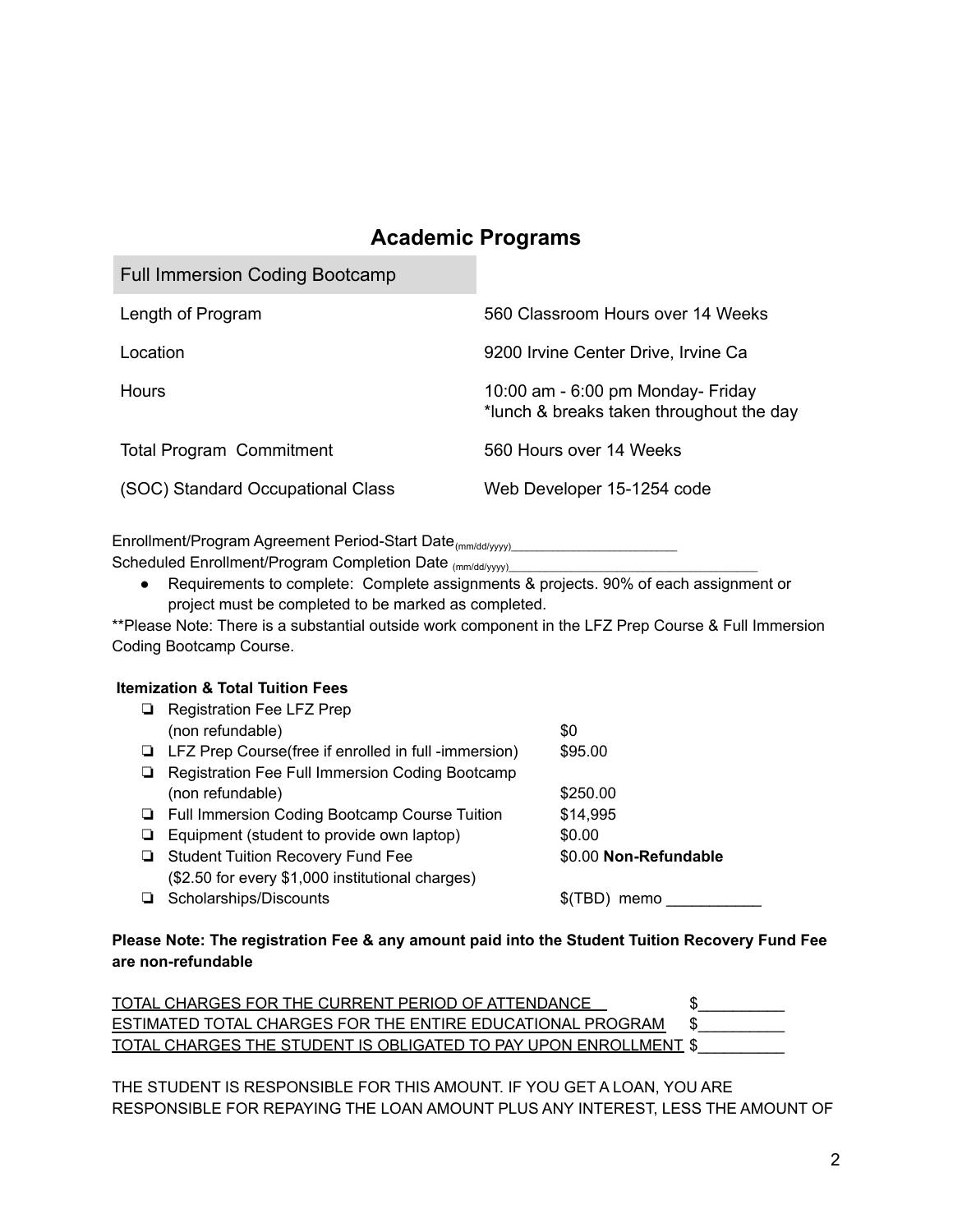ANY REFUND. PLEASE NOTE LEARNINGFUZE DOES NOT PARTICIPATE IN THE FEDERAL STUDENT AID PROGRAM.

# Full Immersion Coding Bootcamp

## Description & Course Objectives

The LearningFuzefull-stack curriculum is a 14 week course, specifically covering the most relevant and critical technologies in the marketplace which results in students acquiring a true depth of understanding that is crucial to a new developer. It is a project-oriented curriculum where you will have the opportunity to create different projects to include in your portfolio of work to show potential employers or to launch you into your dream start-up. Our full-immersion coding bootcamp course is a 14-week intensive that teaches front-end and back-end subjects like HTML5, CSS3,JavaScript, React.js, Node.js, PostgreSQL, Data Structures, Algorithms, HTML, CSS, Git/GitHub, Command Line and others.

Our Full Immersion Training Course objectives revolve around hands-on coding projects and building viable web applications that will give you the skills for development jobs in the marketplace. The Developer Bootcamp is modeled after our teaching philosophy which incorporates projects and fundamentals first, simulated work environments, and rapid failure progression to gradually become a proficient developer.

## Instructional mode or methods:

LearningFuze students have the following online options for learning materials/ connection to instructors and students:

- LearningFuze Student portal: custom curated collection of tutorials, exercises, proprietary videos
- GitHub account (coding repository for project collaboration)
- Slack for staff and student instant messaging communication
- Learning Fuze development environment. Test code via a local server

## Standards for Student Achievement

Students are evaluated based on satisfactory completion of exercises assigned. If an exercise isn't completed or has too many errors it will be returned to the student to be redone. 90% of each exercise or project assigned must be completed in order to be marked as completed. A student will receive a completion certificate that they have met guidelines for completion in this course.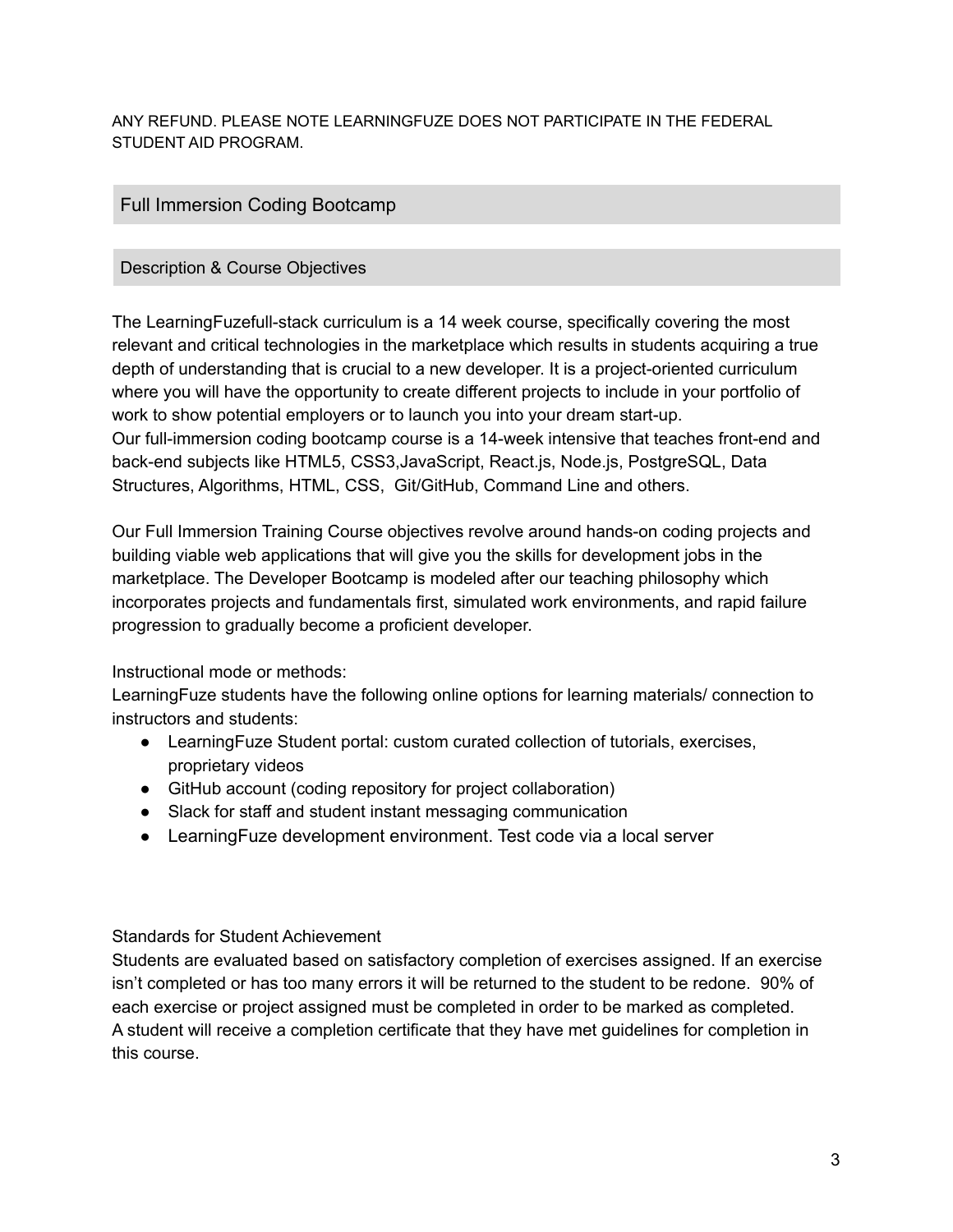# Full Immersion Coding Bootcamp

Sequence & frequency of class sessions: Monday-Friday 10am- 6pm

- 10am-1:30pm Morning Exercises
- 1:30pm-2:30pm Lunch
- 2:30pm-6:00pm Afternoon Exercises
- There will be breaks taken throughout the day

Equipment used during the educational program

● The program provides training in hands-on computer labs and lecture classrooms. Students are required to provide their own laptop computers. LearningFuze provides (in-person at no cost to the students an LCD screen. Internet connection is provided and printers are accessible to students.

Faculty Qualifications

● The full immersion coding bootcamp course is conducted by a team of experienced instructors.

Projection Number of Students

● LearningFuze projects to instruct 180 students in the year following the submission of the application. The projection is based on the history of enrollment.

Completion Requirements

- Students are evaluated based on satisfactory completion of assignments & projects as determined by the program.
- Requirements to complete: Complete assignments & projects. 90% of each assignment or project must be completed to be marked as completed.
- Minimum Total Clock Hours: **560 contact hours**
- Approximate number of Weeks: **14 Weeks**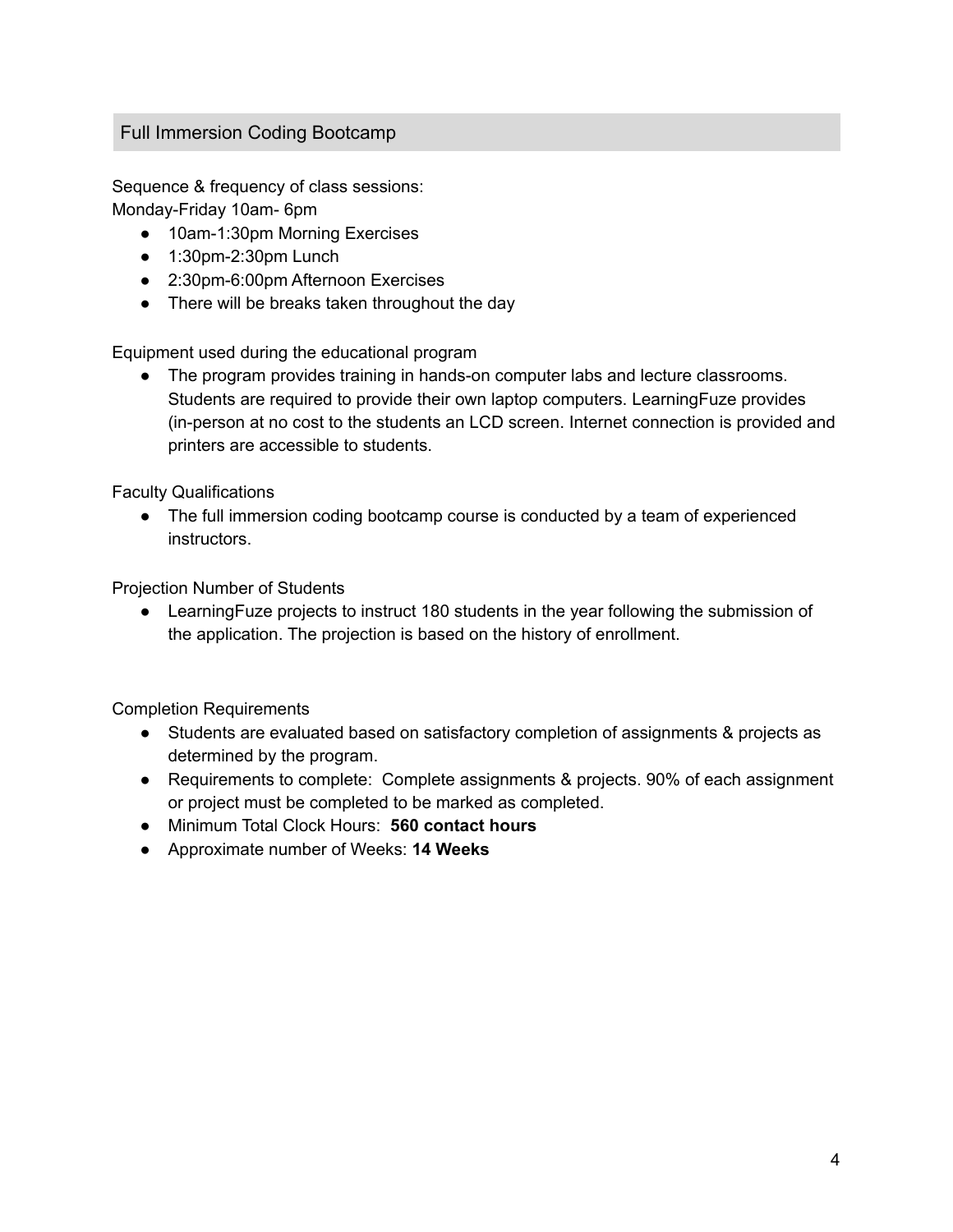# **Academic Programs**

| Data Science Part Time Bootcamp   |                                     |
|-----------------------------------|-------------------------------------|
| Length of Program 2 Modules       | Each Module 168 Hours/12 Weeks      |
| Location                          | 9200 Irvine Center Drive, Irvine Ca |
| <b>Hours</b>                      | 6:00pm-9:30pm Mon, Tues, Wed, Thurs |
| <b>Total Program Commitment</b>   | 168 Hours over 12 Weeks             |
| (SOC) Standard Occupational Class | Data Scientist 15-2051 code         |

Enrollment/Program Agreement Period-Start Date<sub>(mm/dd/yyyy)</sub>\_\_\_\_\_\_\_\_\_\_\_\_\_\_\_\_\_\_\_\_\_ Scheduled Enrollment/Program Completion Date (mm/dd/yyyy)

● Requirements to complete: Complete all assignments and projects assigned by instructor.\*\*Please Note: There is a substantial outside work component in the Data Science Prep & Part Time Data Science Bootcamp Course.

#### **Itemization & Total Tuition Fees**

#### **Please Note: The registration Fee & any amount paid into the Student Tuition Recovery Fund Fee are non-refundable**

| TOTAL CHARGES FOR THE CURRENT PERIOD OF ATTENDANCE                      |  |
|-------------------------------------------------------------------------|--|
| <u>ESTIMATED TOTAL CHARGES FOR THE ENTIRE EDUCATIONAL PROGRAM</u>       |  |
| <u>TOTAL CHARGES THE STUDENT IS OBLIGATED TO PAY UPON ENROLLMENT \$</u> |  |

THE STUDENT IS RESPONSIBLE FOR THIS AMOUNT. IF YOU GET A LOAN, YOU ARE RESPONSIBLE FOR REPAYING THE LOAN AMOUNT PLUS ANY INTEREST, LESS THE AMOUNT OF ANY REFUND. PLEASE NOTE LEARNINGFUZE DOES NOT PARTICIPATE IN THE FEDERAL STUDENT AID PROGRAM.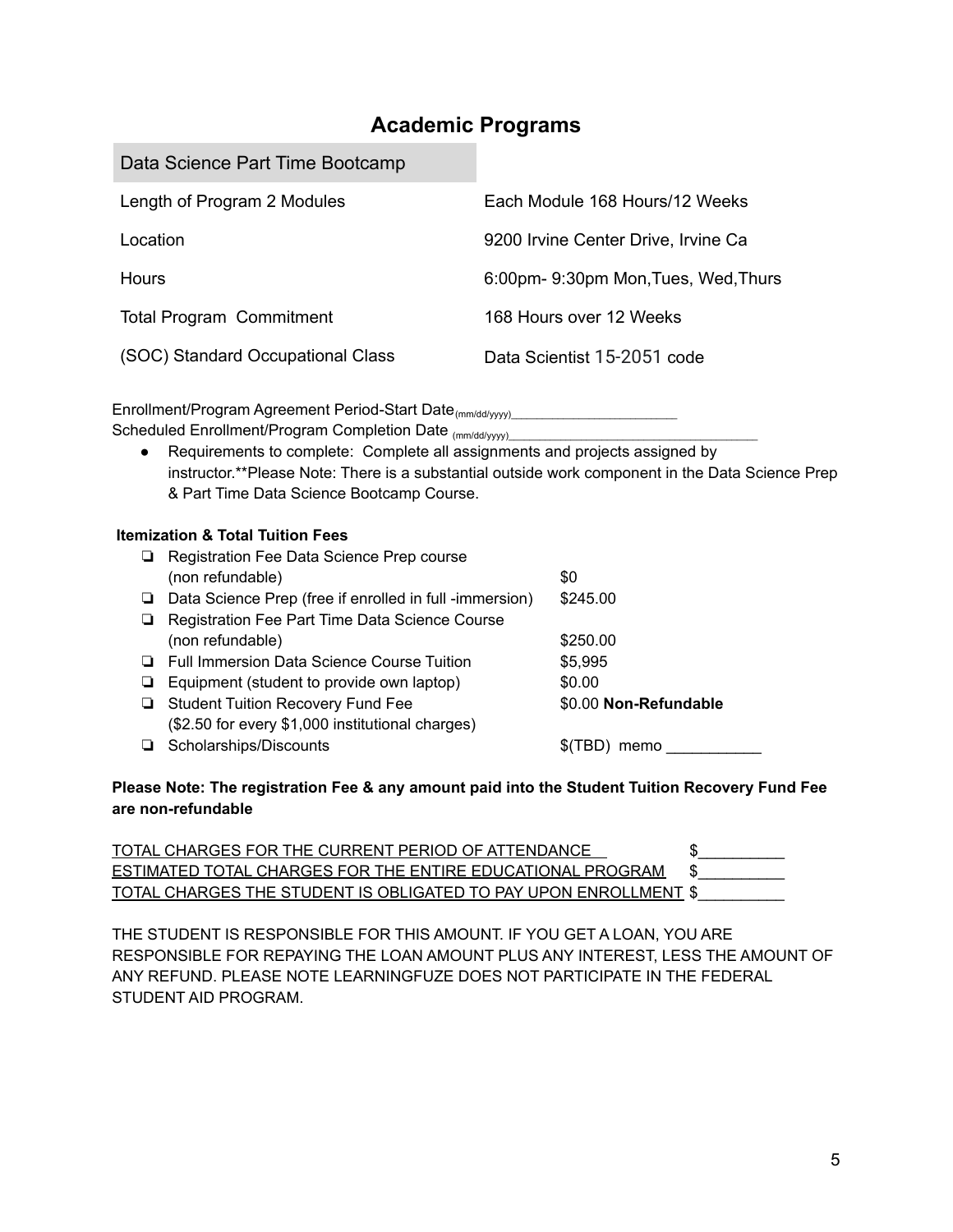## Data Science Part Time Bootcamp

### Description & Course Objectives

Our part time program is taught in a live classroom format by an experienced team of full-time instructors, support staff and career services professionals. The curriculum has been honed to provide the technical skills to compete for a data science job in the marketplace. Students learn data science, artificial intelligence, and machine learning. The curriculum covers Python, statistical analysis, unsupervised and supervised ML models, Pandas, SciKit-Learn, TensorFlow, Keras, PyTorch, natural language processing, Computer Vision, AWS, Microsoft Azure, Big Data Spark, classification, and regression. In addition, the program focuses on the soft skills related to Data Science so that students not only have a polished portfolio of projects but the presentation and interview skills to effectively compete in the marketplace. In summary, students learn by doing with the support of instructors that have been successful data scientists for many years.

Instructional mode or methods:

LearningFuze students have the following online options for learning materials/ connection to instructors and students:

- LearningFuze Student portal: custom curated collection of tutorials, exercises, proprietary videos
- Slack for staff and student instant messaging communication

Standards for Student Achievement:

Students are evaluated based on satisfactory completion of exercises assigned. If an exercise isn't completed or has too many errors it will be returned to the student to be redone. In addition, students are given assessment periodically throughout the program. The goal of the assessment is to gauge knowledge for the benefit of the student and the staff and pass with 80%.

At the successful completion a student will receive a completion certificate that they have met guidelines for completion in this course.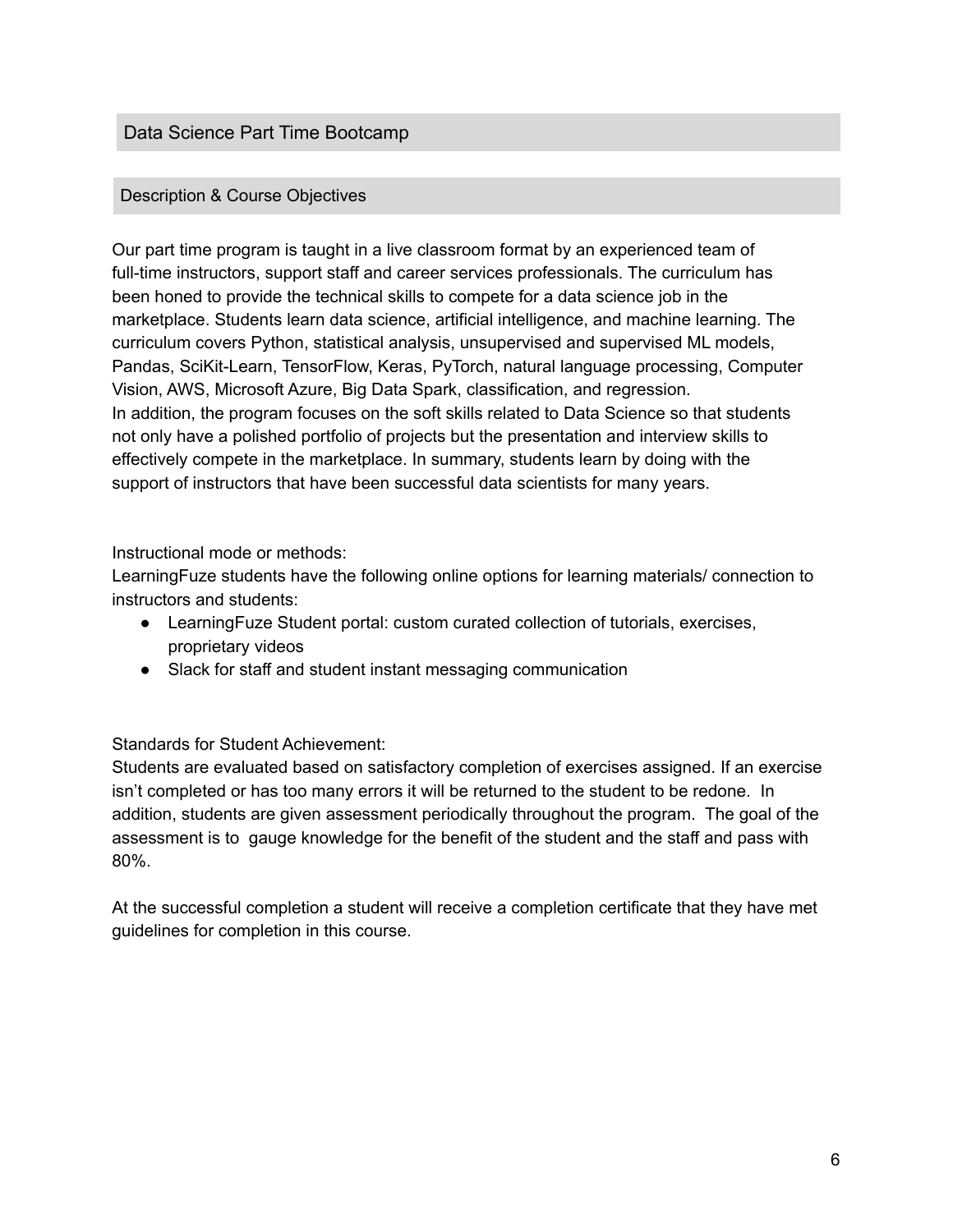# Data Science Part Time Bootcamp

Sequence & frequency of class sessions:

Monday, Tuesday, Wednesday & Thursday ( Pacific Time)

- 6:00pm 9:30pm
- Optional office hours offered 5:00pm 6:00pm Monday, Tuesday

Equipment used during the educational program

● The program provides training in hands-on computer labs and lecture classrooms. Students are required to provide their own laptop computers. LearningFuze provides (in-person at no cost to the students an LCD screen. Internet connection is provided and printers are accessible to students.

Faculty Qualifications

• The full immersion data science course curriculum has been developed by Zia Khan who has 20+ professional experience in data science.

Completion Requirements

- Students are evaluated based on satisfactory completion of assignments & projects as determined by the program.
- Requirements to complete: Complete assignments & projects.
- Minimum Total Clock Hours per module : **168 contact hours**
- Approximate number of Weeks: **12 Weeks**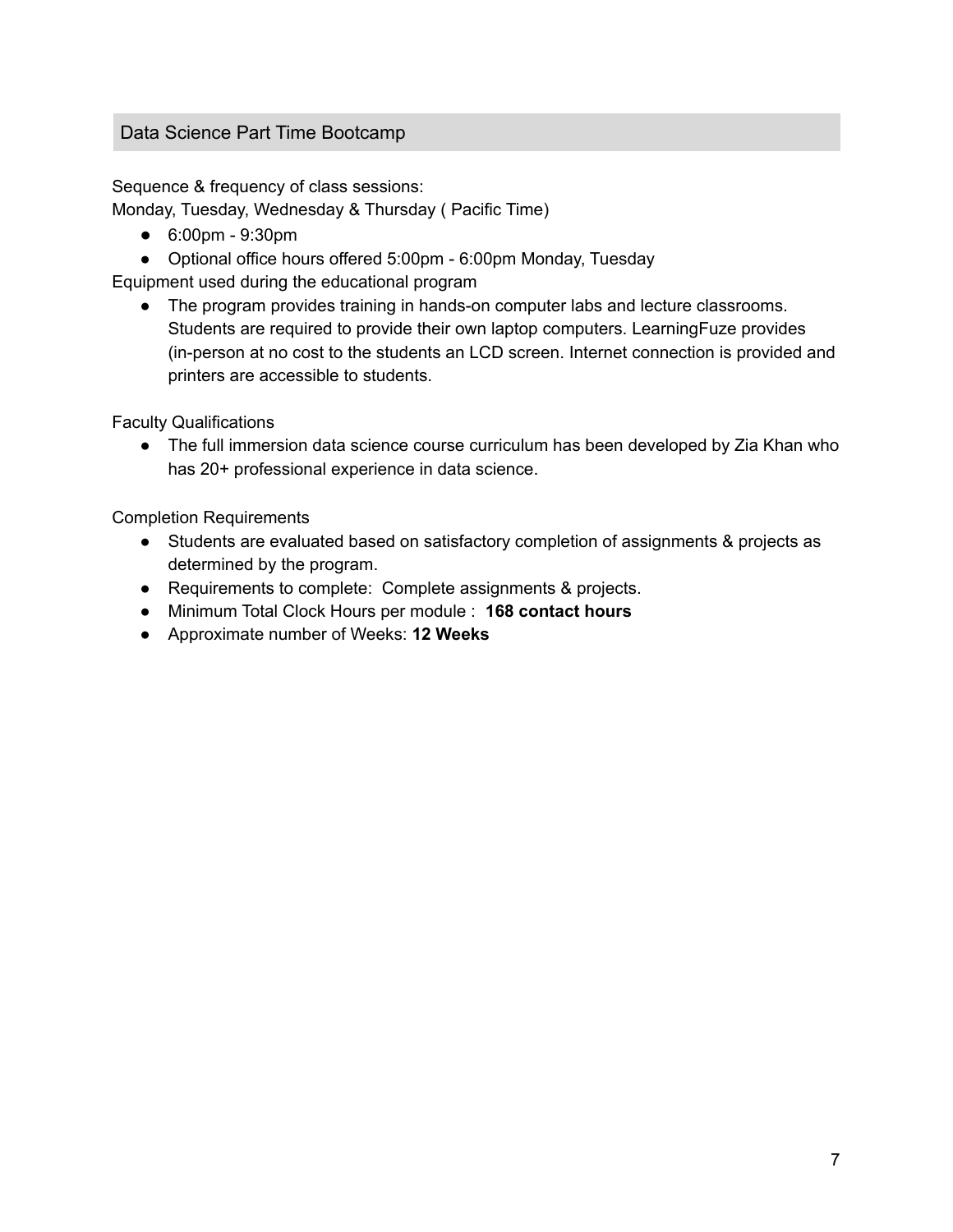Data Science Prep Course

| Length of Program                 | 2 Weeks                                                                             |
|-----------------------------------|-------------------------------------------------------------------------------------|
| Location                          | 9200 Irvine Center Drive, Irvine Ca                                                 |
| <b>Hours</b>                      | 7:00 pm-9:00 pm Monday & Wednesday<br>10:00 am - 2:30 pm Saturday                   |
| <b>Total Program Commitment</b>   | 17 Clock Hours over 2 weeks                                                         |
| (SOC) Standard Occupational Class | This is an introductory course to prepare a<br>student for the Data Science Course. |

# **Itemization & Total Tuition Fees**

|            | Registration Into to Data Science                               |                       |
|------------|-----------------------------------------------------------------|-----------------------|
|            | (non refundable)                                                | \$0                   |
|            | $\Box$ Intro to Data Science (free if attended an info session) | \$245.                |
|            | $\Box$ Equipment (student to provide own laptop)                | \$0.00                |
|            | Student Tuition Recovery Fund Fee                               | \$0.00 Non-Refundable |
|            | (\$2.50 for every \$1,000)                                      |                       |
| <b>D</b> 3 | Scholarships/Discounts                                          | \$0.00 see memo       |

| TOTAL CHARGES FOR THE CURRENT PERIOD OF ATTENDANCE                |  |
|-------------------------------------------------------------------|--|
| <b>ESTIMATED TOTAL CHARGES FOR THE ENTIRE EDUCATIONAL PROGRAM</b> |  |
| TOTAL CHARGES THE STUDENT IS OBLIGATED TO PAY UPON ENROLLMENT \$  |  |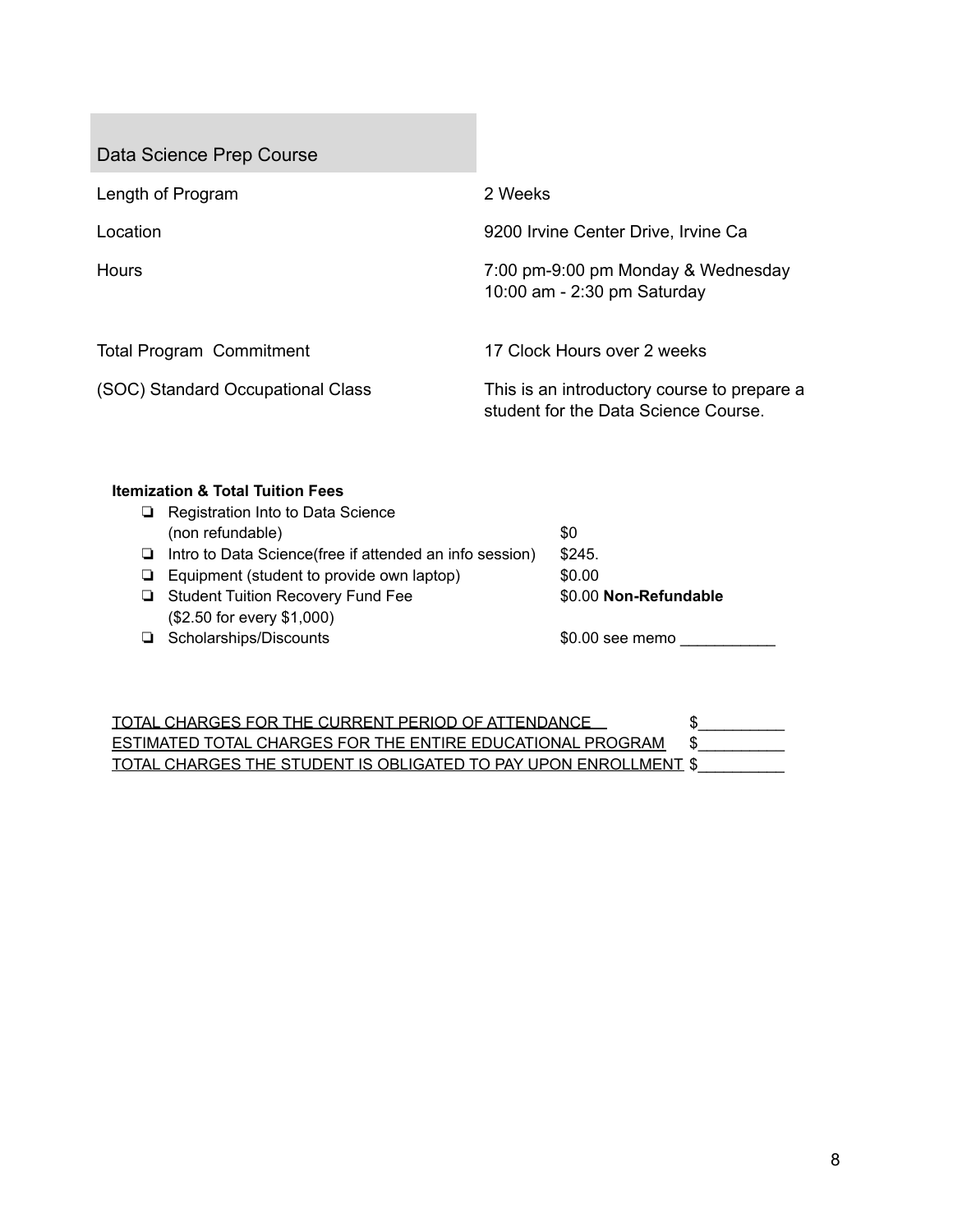Data Science Prep Course

# Course Objectives

The Data Science Intro Course is a 2-week, part-time data science training program focused on the core skills important to being a data scientist. This course is a required step toward preparing for the Data Science Part Time course and a career in data science.

● Students must provide a Laptop & be at least 18 years old

# Completion Requirements

Students are evaluated based on satisfactory completion of exercises as determined by the program.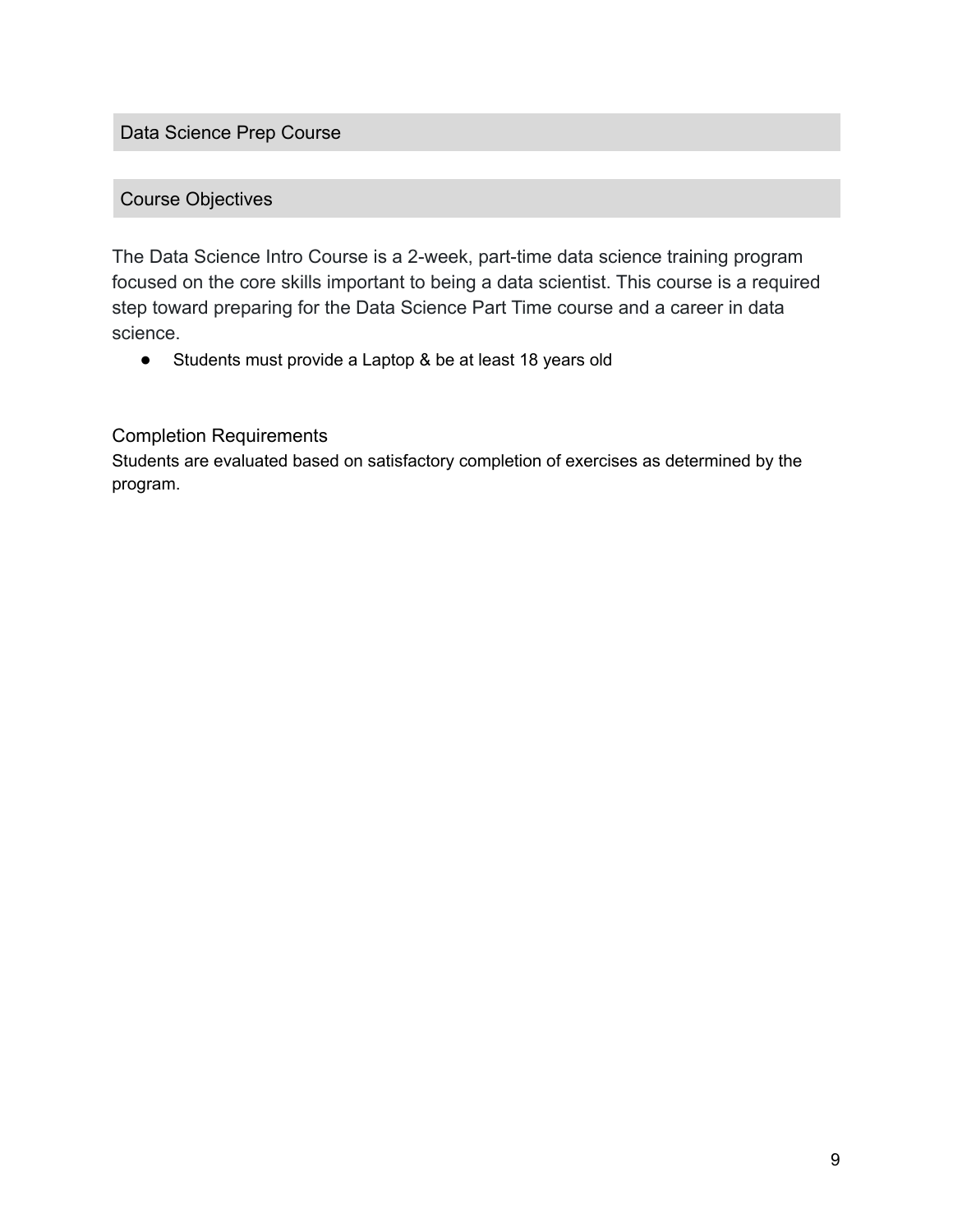Part -Time Coding Bootcamp Length of Program 3 Modules Location Live Online Class Hours 6:30pm-9:30pm Mon, Tue & Thur Total Program Commitment 108 Hours over 12 Weeks (per module) (SOC) Standard Occupational Class Web Developer 15-1254 code **Itemization & Total Tuition Fees** ❏ Registration Fee LFZ Prep Course (non refundable)  $$0$ ❏ LFZ Prep Course (free it attended an info session) \$95.00 ❏ Registration Fee Part -Time Full Immersion Coding Bootcamp (non refundable) \$250.00 ❏ Part-Time Full Immersion Coding Bootcamp Course Tuition (Per Module) \$4295.00 ❏ Equipment (student to provide own laptop) \$0.00 ❏ Student Tuition Recovery Fund Fee \$0.00 **Non-Refundable** (\$.50 for every \$1,000 institutional charges) ❏ Scholarships/Discounts \$(TBD) see memo \_\_\_\_\_\_\_\_\_\_\_

| TOTAL CHARGES FOR THE CURRENT PERIOD OF ATTENDANCE                      |  |
|-------------------------------------------------------------------------|--|
| ESTIMATED TOTAL CHARGES FOR THE ENTIRE EDUCATIONAL PROGRAM              |  |
| <u>TOTAL CHARGES THE STUDENT IS OBLIGATED TO PAY UPON ENROLLMENT \$</u> |  |

Completion Requirements

- Students are evaluated based on satisfactory completion of assignments & projects as determined by the program.
- Requirements to complete: Complete assignments & projects. 90% of each assignment or project must be completed to be marked as completed.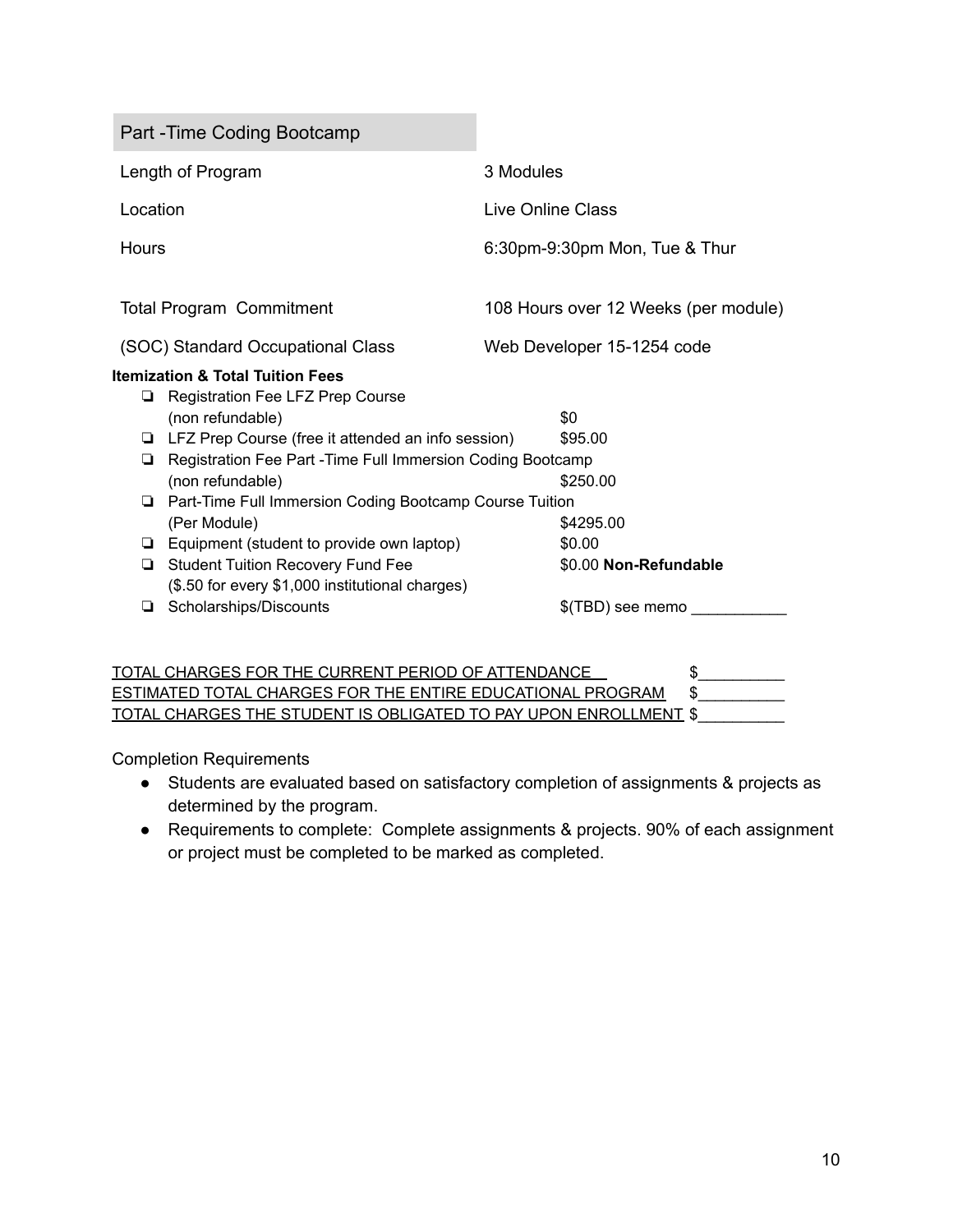# Part -Time Coding Bootcamp

Course Objectives

| <b>OUGIUS ODISSIVUS</b> |                                                                                                                                      |
|-------------------------|--------------------------------------------------------------------------------------------------------------------------------------|
| Module 1                | Fundamental HTML, Fundamental CSS,<br>JavaScript, Git/GitHub, Bootstrap,<br><b>Command Line Tools</b>                                |
| Module 2                | OOP, HTTP, AJAX, APIs, ES6+, Advanced<br>JS, Command Line, Node is, NPM,<br>Express, PostgreSQL                                      |
| Module 3                | ES6+, React, Redux, React Router,<br>Webpack, NPM, Firebase, DAta<br>Structures and Algorithms, Portfolio,<br><b>Career Services</b> |

- Hands-on coding projects and building viable web applications that will give you the skills for development jobs in the marketplace.
- Our teaching philosophy incorporates projects and fundamentals first, simulated work environments, and rapid failure progression to gradually become a proficient developer.

Instructional mode or methods:

LearningFuze students have the following online options for learning materials/ connection to instructors and students:

- LearningFuze Student portal: custom curated collection of tutorials, exercises, proprietary prototypes, proprietary videos
- GitHub account (coding repository for project collaboration)
- Slack for staff and student instant messaging communication
- LearningFuze development environment. Test code via a local server

At the successful completion a student will receive a completion certificate that they have met guidelines for completion in this course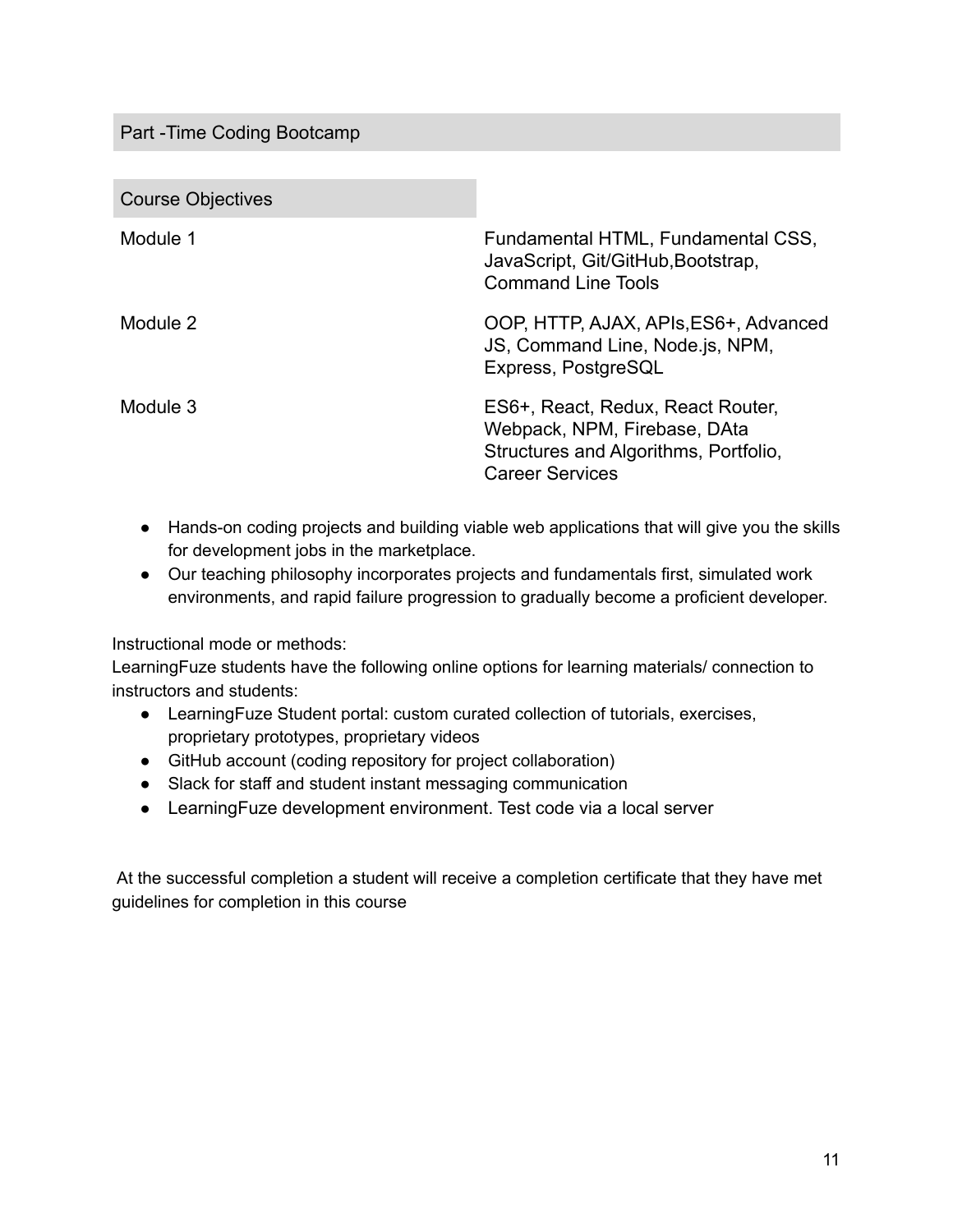| <b>Web Development Prep Course</b>                           |                                                                                       |
|--------------------------------------------------------------|---------------------------------------------------------------------------------------|
| Length of Program                                            | 2 Weeks                                                                               |
| Location                                                     | Live Online Class                                                                     |
| Hours                                                        | 7:00 pm-9:00 pm Tuesday & Thursday<br>10:00 am - 2:30 pm Saturday                     |
| <b>Total Program Commitment</b>                              | 23.5 Clock Hours over 2 weeks                                                         |
| (SOC) Standard Occupational Class                            | This is an introductory course to prepare a<br>student for the full-immersion course. |
| <b>Itemization &amp; Total Tuition Fees</b>                  |                                                                                       |
| Registration Fee Web Development Prep<br>⊔                   | \$0                                                                                   |
| (non refundable)<br>Web Development Prep Course Tuition<br>❏ | \$95.00                                                                               |
| Equipment (student to provide own laptop)<br>❏               | \$0.00                                                                                |

❏ Student Tuition Recovery Fund Fee \$0.00 **Non-Refundable** (\$.50 for every \$1,000 institutional charges) ❏ Scholarships/Discounts \$0.00 see memo \_\_\_\_\_\_\_\_\_\_\_

| TOTAL CHARGES FOR THE CURRENT PERIOD OF ATTENDANCE                      |  |
|-------------------------------------------------------------------------|--|
| ESTIMATED TOTAL CHARGES FOR THE ENTIRE EDUCATIONAL PROGRAM              |  |
| <u>TOTAL CHARGES THE STUDENT IS OBLIGATED TO PAY UPON ENROLLMENT \$</u> |  |

The *Web Development Prep Course* is a 2-week, part-time (in-class or remote) web development training program focused on the core skills important to building dynamic applications. This course is a required step toward preparing for the Full-Immersion and Part-Time programs, and a career in development. Requirements to complete this course include completing all assignments and submitting them by the due date.

Web Development course is built for beginners who want an introduction on how to learn to code and are considering a career path as a professional developer.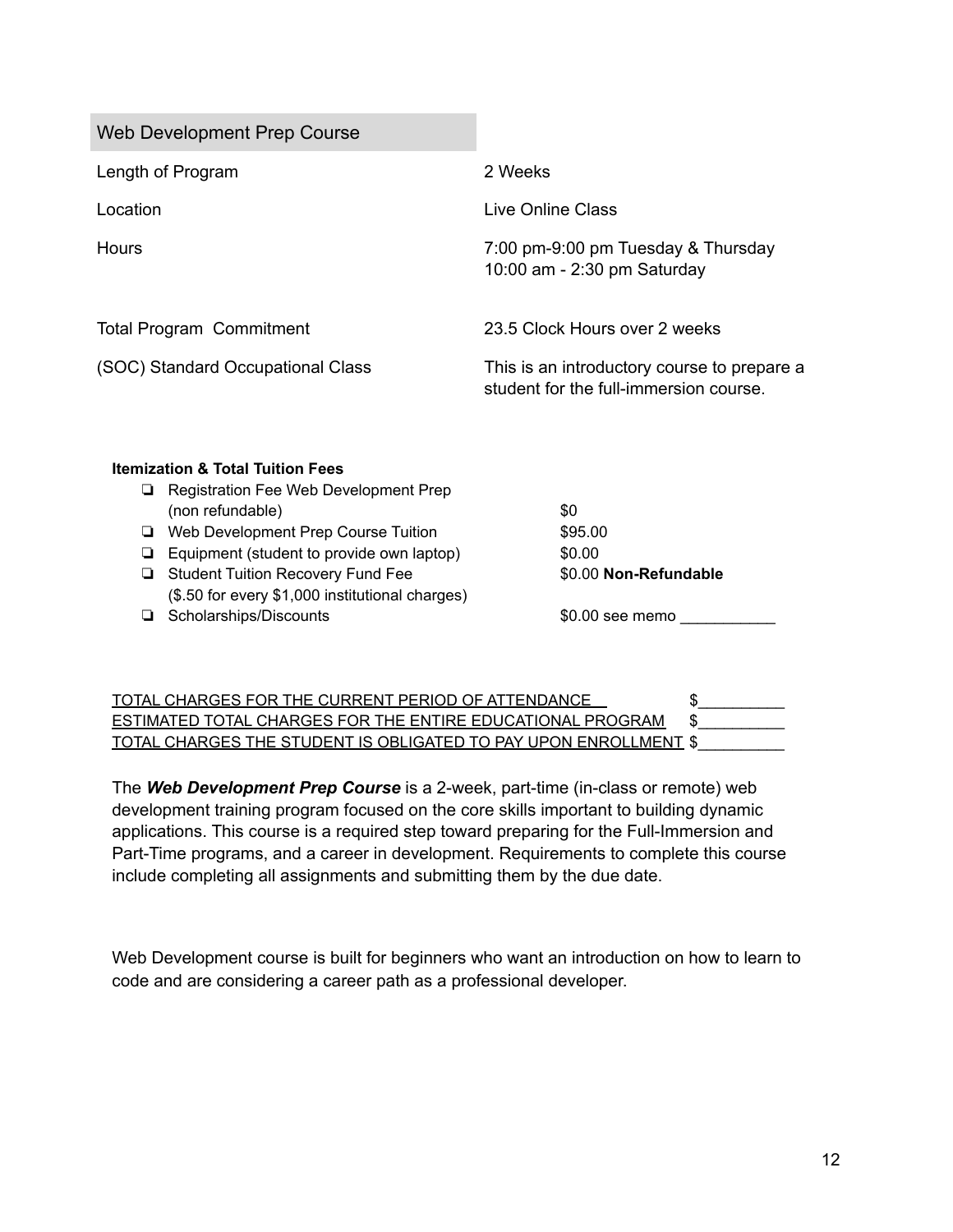## Web Development Prep Course

# Course Objectives

Learn and leverage the power of HTML, CSS and JavaScript to make dynamic websites and applications. You will be introduced to key fundamental concepts such as HTML syntax, CSS syntax, CSS selectors, JavaScript variables, JavaScript functions, JavaScript objects, JavaScript conditionals, JavaScript loops, and more. You will learn through doing in a project-oriented environment where you will create cool and functional applications!

#### Required Materials

● Students must provide a Laptop & be at least 18 years old

#### Completion Requirements

- Students are evaluated based on satisfactory completion of assignments as determined by the program.
- Requirements to complete: Complete assignments & projects. 90% of each assignment or project must be completed to be marked as completed.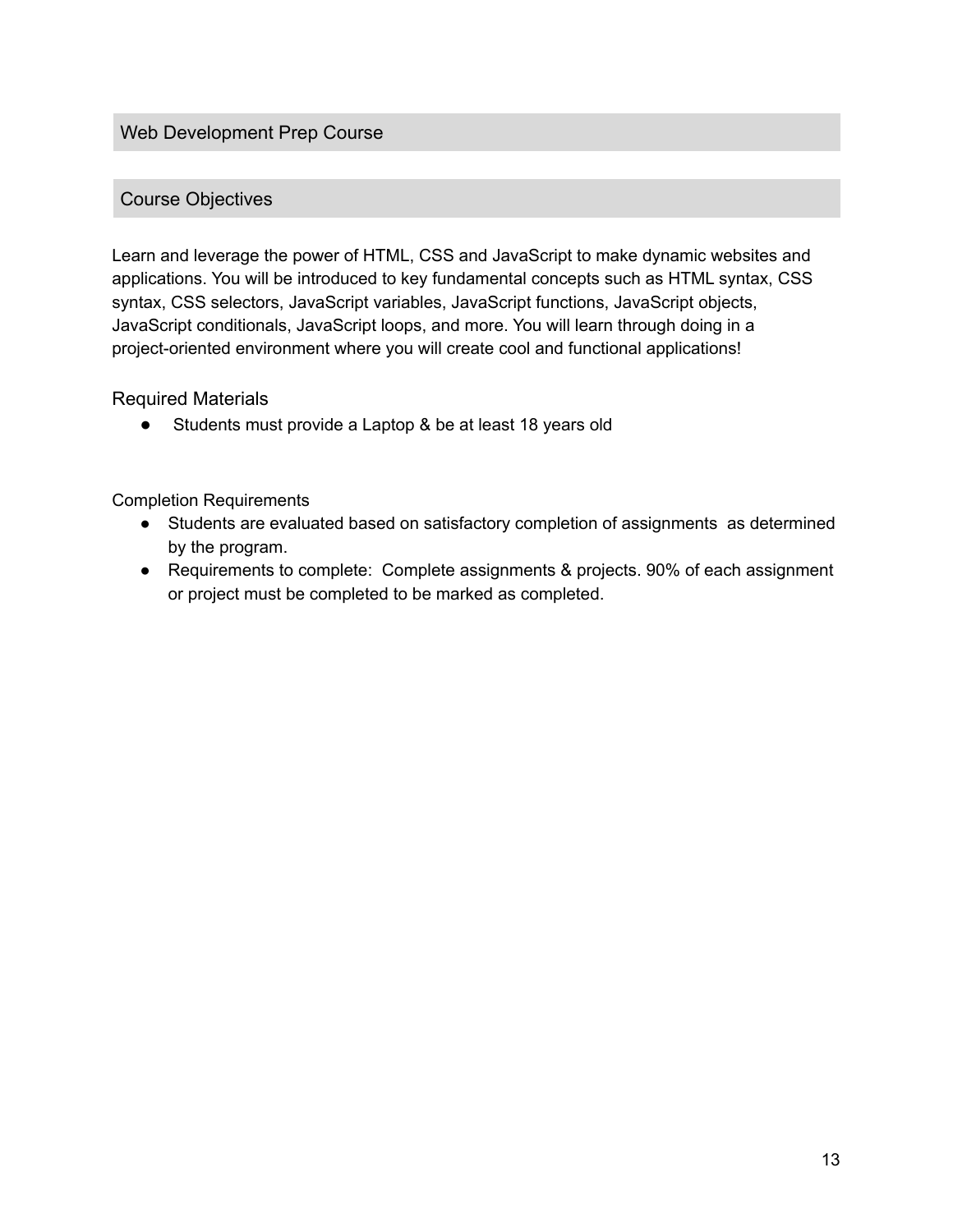# **Facilities**

The program provides training in hands-on computer labs and lecture classrooms. Students are required to provide their own laptop computer. Students attending class at the LearningFuze facility have access to a LCD screen. Internet connection is provided and printers are accessible to students.

- LearningFuze is located at 9200 Irvine Center Drive,Suite 200 & 150, Irvine, Ca 92618. The facility is approx. 7000 sq feet of classroom/ student lounge area.
- The in- person programs are taught in an open classroom environment enabling large class discussion as well as small work-study groups.
- Remote courses are taught in a live virtual classroom enabling large class discussion as well as small work-study groups.
- LCD projectors,whiteboards & shared computer screens utilizing Zoom or Google Hangouts are utilized in instruction of the class. Students attending class at campus have access to desks, couches, and a conference room to work individually or in small or large groups.
- LearningFuze is equipped with a refrigerator, microwave & filtered water system for the students to use.
- Students have access to both instructor and teaching assistants during class time.(5,CCR 71810(b)(9)

# **Capacity**

## **Class Size**

The number of students in a typical class is 16. LearningFuze has a number of instructors to help to provide educational support in addition to the instructor.

# Accreditation

LearningFuze is not accredited by an accreditation body recognized by the U.S Department of Education and is not eligible for federal financial aid programs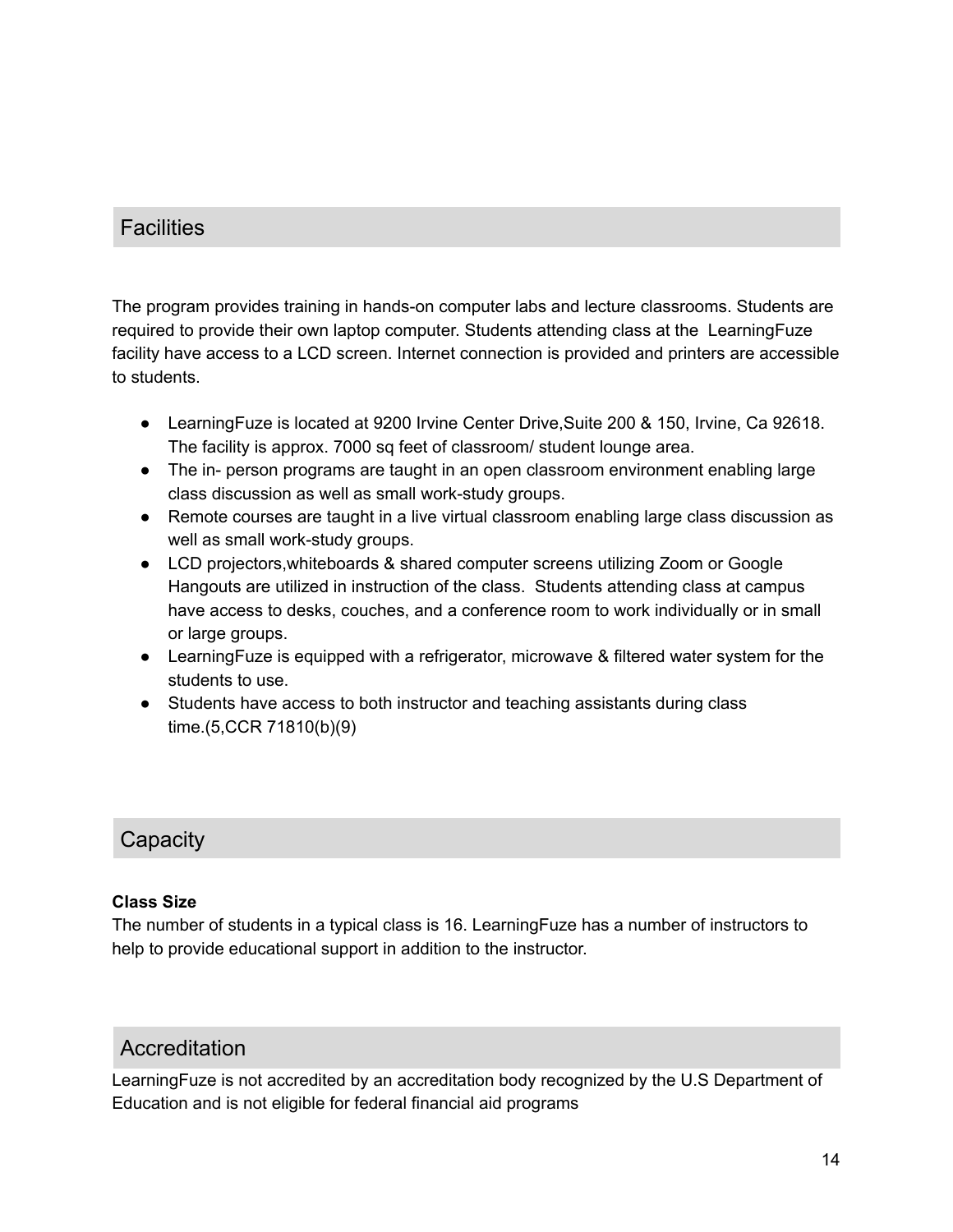# Bureau For Postsecondary Education (BPPE)

LearningFuze is a private institution that is approved to operate by the Bureau for Postsecondary Education (BPPE). Approval to operate means the institution is compliant with the minimum standards contained in the California Private Postsecondary Education Act of 2009(as amended) and Division 7.5 of Title 5 of the California Code of Regulations. BPPE is an agency responsible for granting authority to operate and provide oversight of California's private postsecondary educational institutions.(CEC 9409(a)(2) & CEC94897(I)(1)(2))

"Any questions a student may have regarding this catalog that have not been satisfactorily answered by the institution may be directed to the Bureau for Private Postsecondary Education 1747 N Market Blvd Ste 225 West Sacramento, CA 95798-0818 Phone: 888-370-7589 or by fax 916-263-1897 Website: [www.bppe.ca.gov.](http://www.bppe.ca.gov)"

# Enrollment Process & Registration

\*Full-Immersion Coding Bootcamp (all courses) & Part-Time Full Immersion Coding Bootcamp

## Prospective students should follow these steps

- 1. Register for an [Info Session](https://learningfuze.com/info-session)
- 2. Sign up for the LFZ Prep [Course](https://learningfuze.com/prep-course) or Intro to Data [Science](https://learningfuze.com/intro-to-data-science) No prerequisites for prep course & free if you attend an info session
- 3. [Apply](https://learningfuze.com/) to your Course
- 4. Schedule your interview
- 5. Take the technical assessment ( after completing the prep course)
- 6. Coordinate with admission counselor about next steps

# Admissions Requirements/ Languages

For All Programs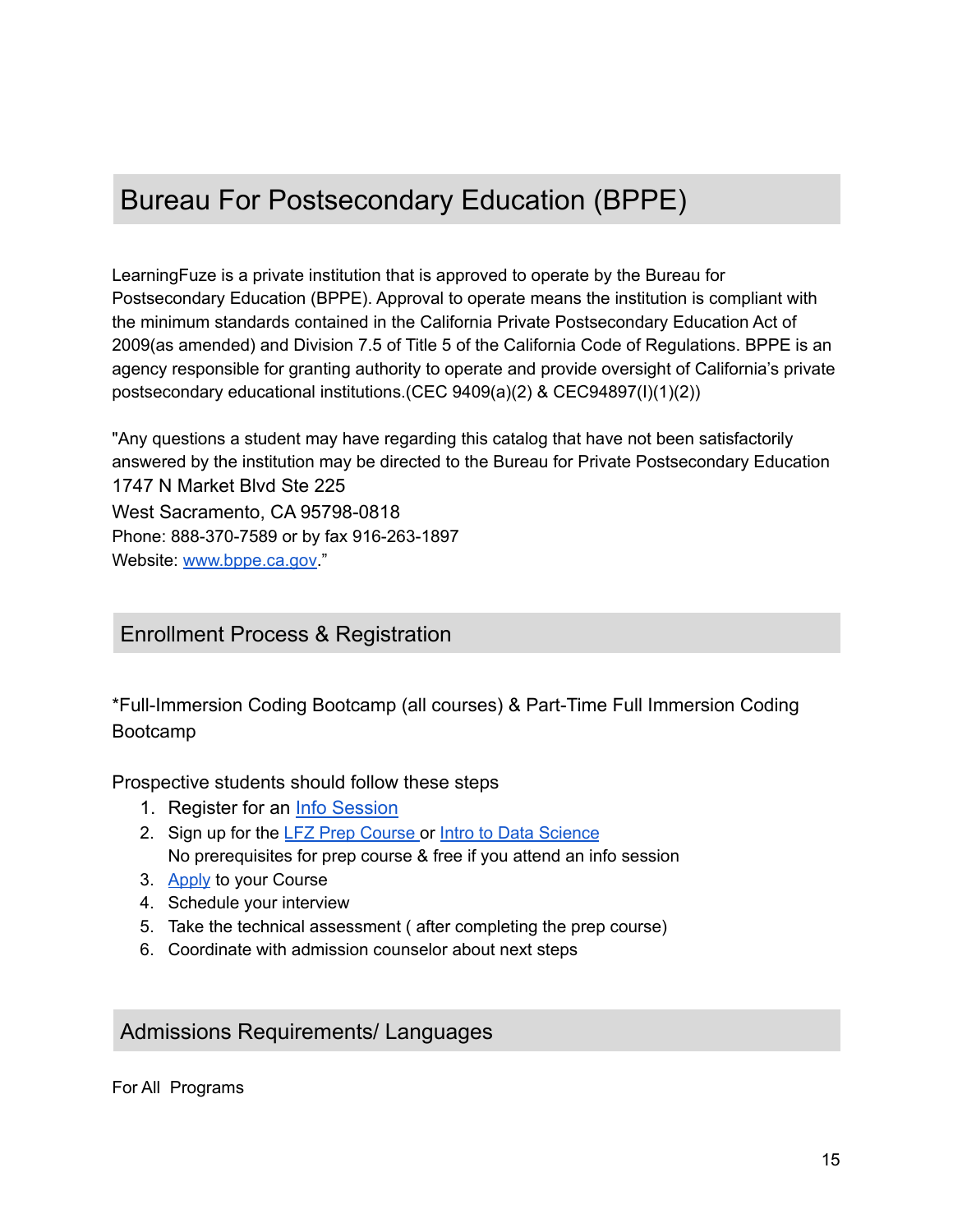1. All applicants must have a high school diploma or equivalent & must be able to provide proof if requested by the institution. To ensure a student is ready for any of our programs we require that each student complete the prep course & pass a technical assessment.

2. LearningFuze does not accept students under the Ability-to-Benefit pathway.

3. The prerequisite for LearningFuze's Full Immersion Coding Bootcamp is completing the enrollment process which includes completion of the Prep Course, technical assessment and interview.

4. LearningFuze *does not* offer English as a Second language instruction. All instruction will be in English and English fluency is required ."The student must have the ability to read and write English at the level of a graduate of an American high school as demonstrated by the possession of a high school diploma or equivalent if requested.

5. Students must provide their own laptop.

# Financing, Financial Aid & Method of Payment

# **Financing Options**

LearningFuze has a number of financing options to consider

- **1. [Ascent](https://partner.ascentfunding.com/learningfuze/)** is a 3rd party lender we have partnered with to facilitate funding.
- 2. Deferred Payment Option- please contact Bill [Cunningham](mailto:bill.cunningham@learningfuze.com) for more information

## **Method of Payment**

Payment may be made by check, Visa or Mastercard. Tuition will be adjusted for students eligible for a scholarship and or any discounts available.

## **Financial Aid**

LearningFuze currently does not participate in federal or state financial aid programs.CEC 9409(a)(10))

## **Loans**

If a student receives a loan to pay for the educational program, the student will be responsible to repay the full amount of the loan plus interest, less the amount of any refund. If the student has received federal student aid funds, the student is entitled to a refund of the monies not paid from the federal financial aid funds. CEC 94909(a)(11))

**Private Loans**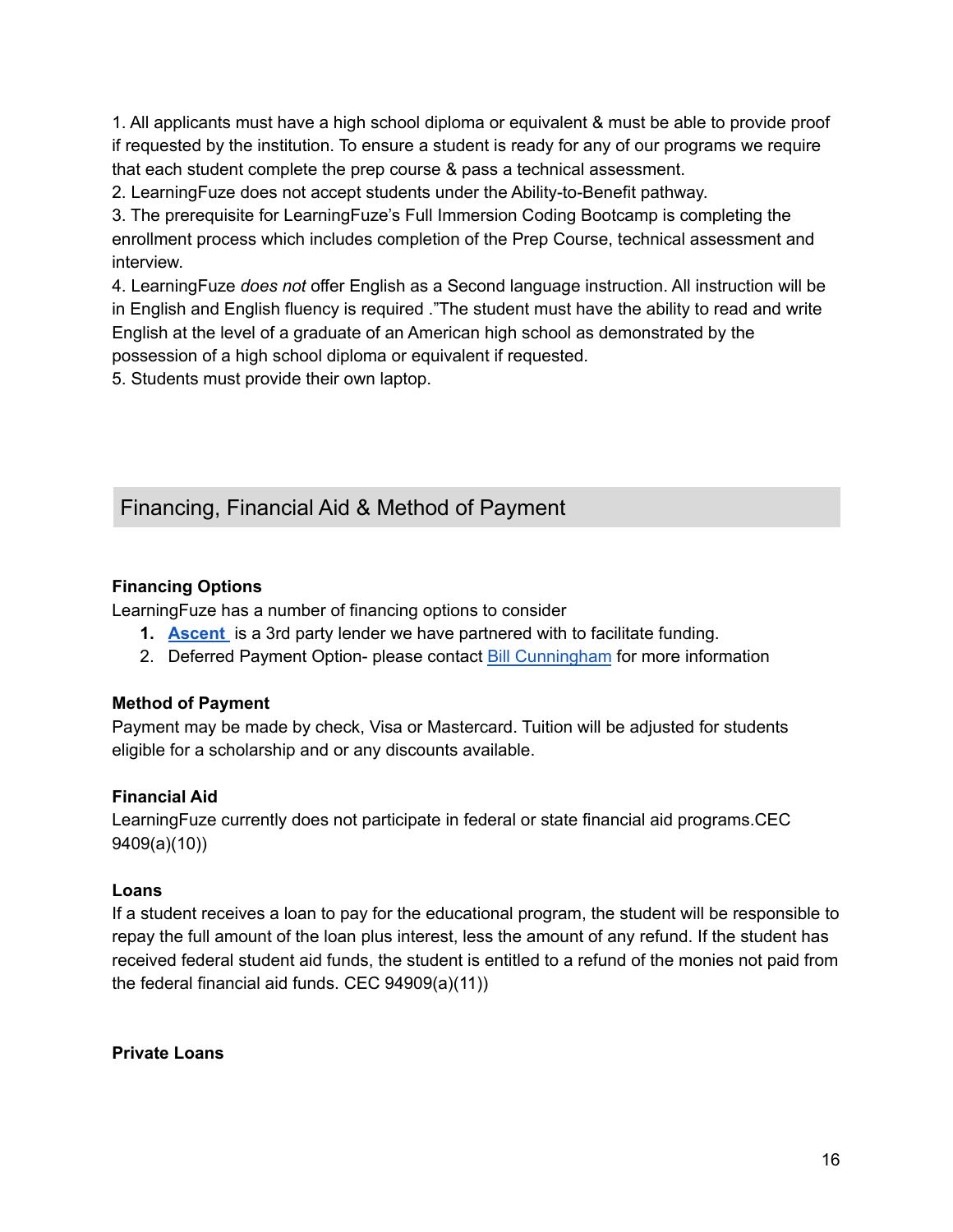Private loans may be available for students from lenders. Private loans have fixed or variable interest rates and repayment schedules. Students should research the total cost of any private loan and understand the fees, penalties associated with it before entering into a contract.

# Student Tuition Recovery Fund (STRF)

Student Tuition Recovery Fund

1. Pursuant to 76215(a) A qualifying institution shall include the following statement on both its enrollment agreement and school catalog:

"The State of California established the Student Tuition Recovery Fund (STRF) to relieve or mitigate economic loss suffered by a student in an educational program at a qualifying institution, who is or was a California resident while enrolled, or was enrolled in a residency program, if the student enrolled in the institution, prepaid tuition, and suffered an economic loss. Unless relieved of the obligation to do so, you must pay the state-imposed assessment for the STRF, or it must be paid on your behalf, if you are a student in an educational program, who is a California resident, or are enrolled in a residency program, and prepay all or part of your tuition.

You are not eligible for protection from the STRF and you are not required to pay the STRF assessment, if you are not a California resident, or are not enrolled in a residency program."

# Pursuant to 76215(b) In addition to the statement required under subdivision (a) of this section, a qualifying institution shall include the following statement in its school catalog:

"It is important that you keep copies of your enrollment agreement, financial aid documents, receipts, or any other information that documents the amount paid to the school. Questions regarding the STRF may be directed to the Bureau for Private Postsecondary Education, 1747 N Market Blvd., Suite 225, Sacramento, CA 95834, (916) 574-8900 or (888) 370-7589.

To be eligible for STRF, you must be a California resident or are enrolled in a residency program, prepaid tuition, paid or deemed to have paid the STRF assessment, and suffered an economic loss as a result of any of the following:

1. The institution, a location of the institution, or an educational program offered by the institution was closed or discontinued, and you did not choose to participate in a teach-out plan approved by the Bureau or did not complete a chosen teach-out plan approved by the Bureau.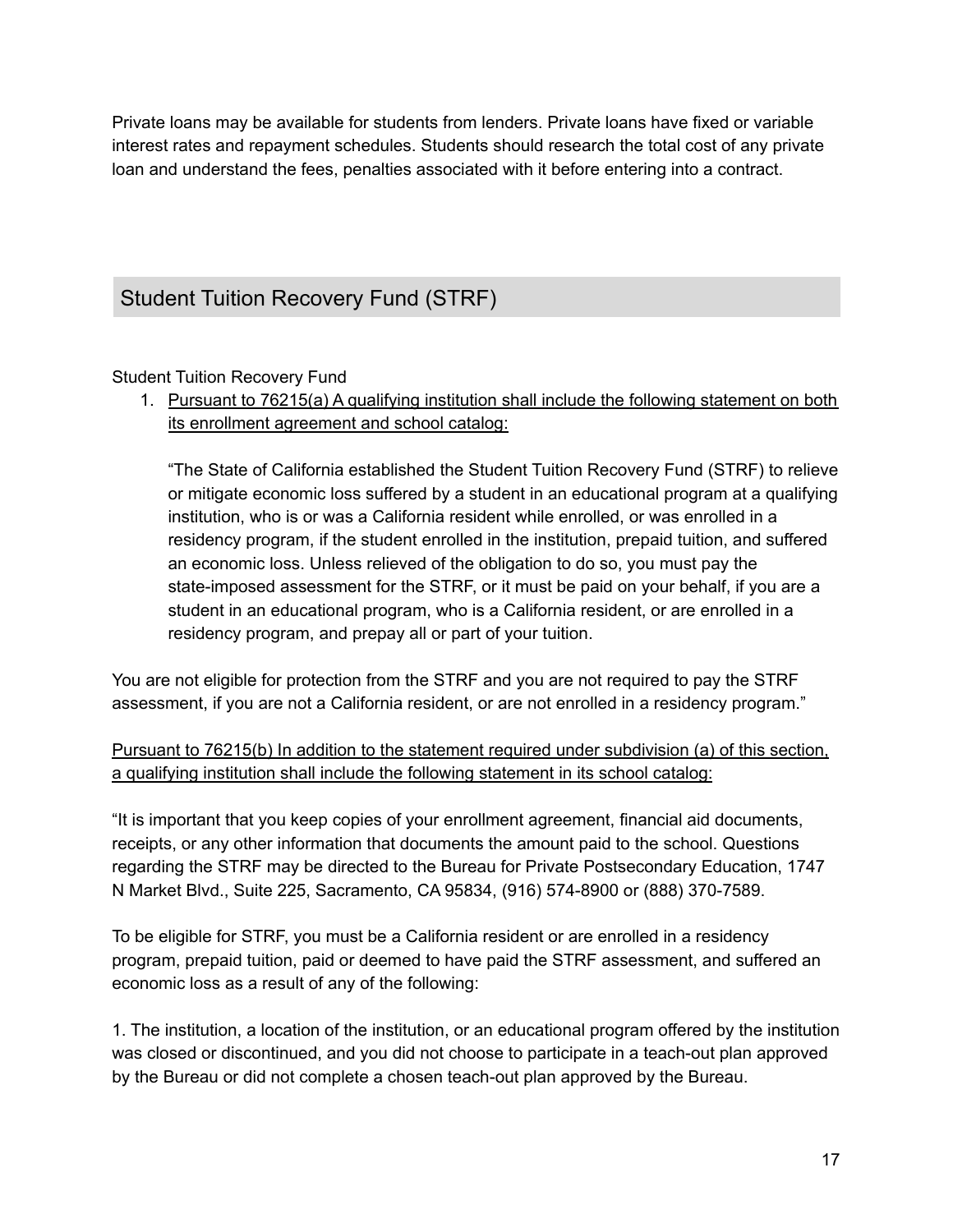2. You were enrolled at an institution or a location of the institution within the 120 day period before the closure of the institution or location of the institution, or were enrolled in an educational program within the 120 day period before the program was discontinued.

3. You were enrolled at an institution or a location of the institution more than 120 days before the closure of the institution or location of the institution, in an educational program offered by

# Student Tuition Recovery Fund (STRF)

the institution as to which the Bureau determined there was a significant decline in the quality or value of the program more than 120 days before closure.

4. The institution has been ordered to pay a refund by the Bureau but has failed to do so.

5. The institution has failed to pay or reimburse loan proceeds under a federal student loan program as required by law, or has failed to pay or reimburse proceeds received by the institution in excess of tuition and other costs.

6. You have been awarded restitution, a refund, or other monetary award by an arbitrator or court, based on a violation of this chapter by an institution or representative of an institution, but have been unable to collect the award from the institution.

7. You sought legal counsel that resulted in the cancellation of one or more of your student loans and have an invoice for services rendered and evidence of the cancellation of the student loan or loans.

To qualify for STRF reimbursement, the application must be received within four (4) years from the date of the action or event that made the student eligible for recovery from STRF.

A student whose loan is revived by a loan holder or debt collector after a period of non collection may, at any time, file a written application for recovery from STRF for the debt that would have otherwise been eligible for recovery. If it has been more than four (4) years since the action or event that made the student eligible, the student must have filed a written application for recovery within the original four (4) year period, unless the period has been extended by another act of law.

However, no claim can be paid to any student without a social security number or a taxpayer identification number."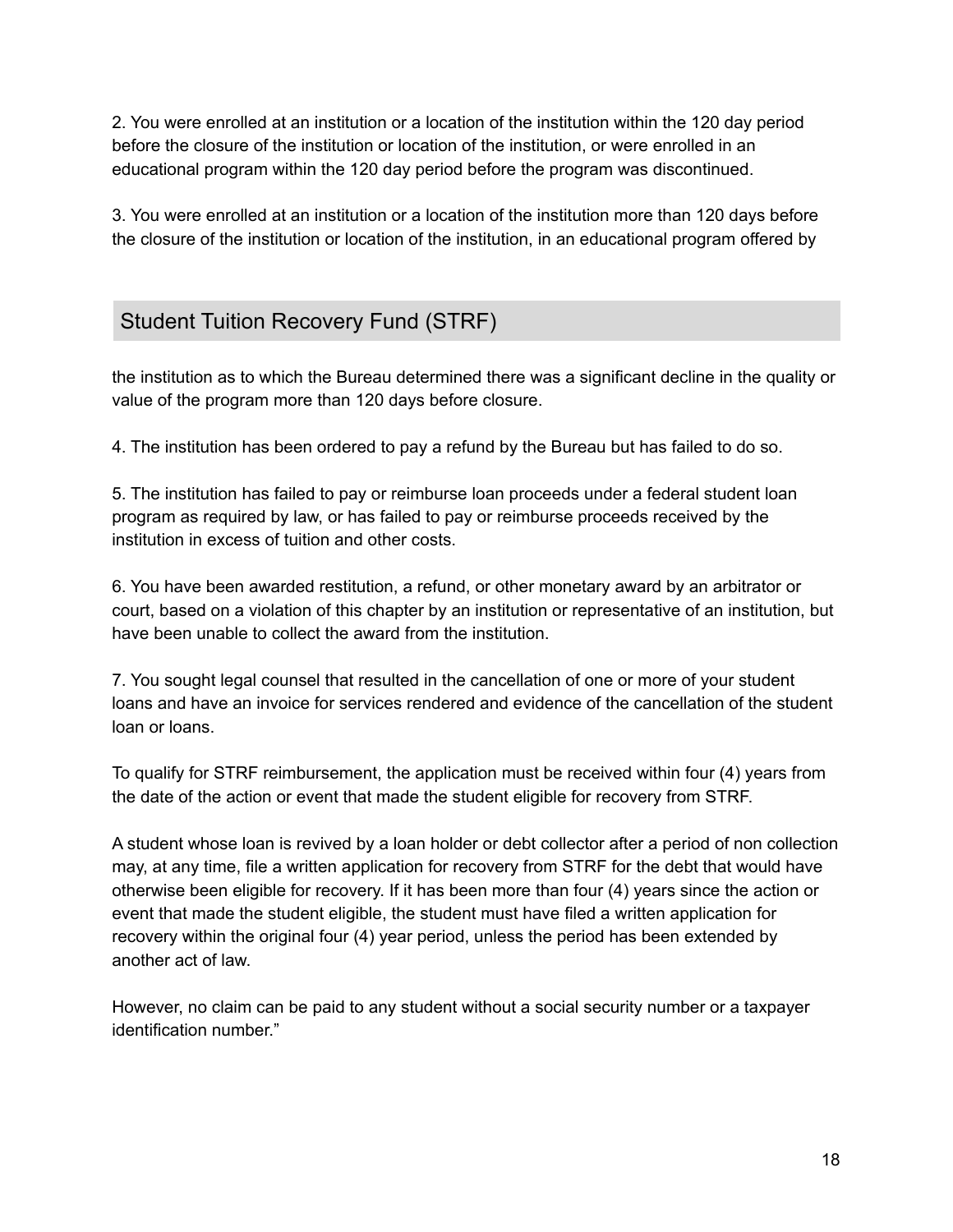# Students Right to Cancel/ Refund Policy

### **Refund Policy**

Students have the right to cancel the enrollment agreement and obtain a refund to include the institutional charges minus the \$250 non-refundable deposit through attendance at the first class session or the seventh day after enrollment, whichever is later. All refunds will be paid within 45 days of withdrawal. All withdrawals must be submitted in writing to [support@learningfuze.com.](mailto:support@learningfuze.com)(CES 9409(a)(8)(B))

#### Per California law:

If you withdraw, you will receive a prorated refund if you have completed 60% or less of your course through the last day of attendance. You will be responsible for 100% of the tuition for your course if you complete more than 60% of the course, even if you don't complete the entire course. The date of the student's withdrawal will be the last date of recorded attendance. The amount owed equals the daily charge for the program (total institutional charge, divided by the number of days), multiplied by the number of days student attended, or was scheduled to attend, prior to withdrawal.

#### **Cancellation/Withdrawal Cancellation**:

A student may cancel a course, without any penalty or obligation, through attendance at the first class session or seven days after enrollment, whichever comes later. Cancellation is effective when a student provides a written notice of cancellation in writing and can be delivered by email to [support@learningfuze.com,](mailto:support@learningfuze.com) in person or mail.

- LearningFuze will refund the student any money paid, less registration/application fee within 45 days after the cancellation notice was received.
- Withdrawal: A student may withdraw from the school at any time after the cancellation period. Please see the refund policy below. Withdrawal of a student may occur from a student's request or the institution.
- The student may withdraw by submitting a letter in writing to support@learningfuze.com, by mail,or in person.

LearningFuze may terminate the student's enrollment for failure to abide by the rules and regulations, excess of absences set by LearningFuze guidelines and/or failure to meet financial obligations in the enrollment agreement.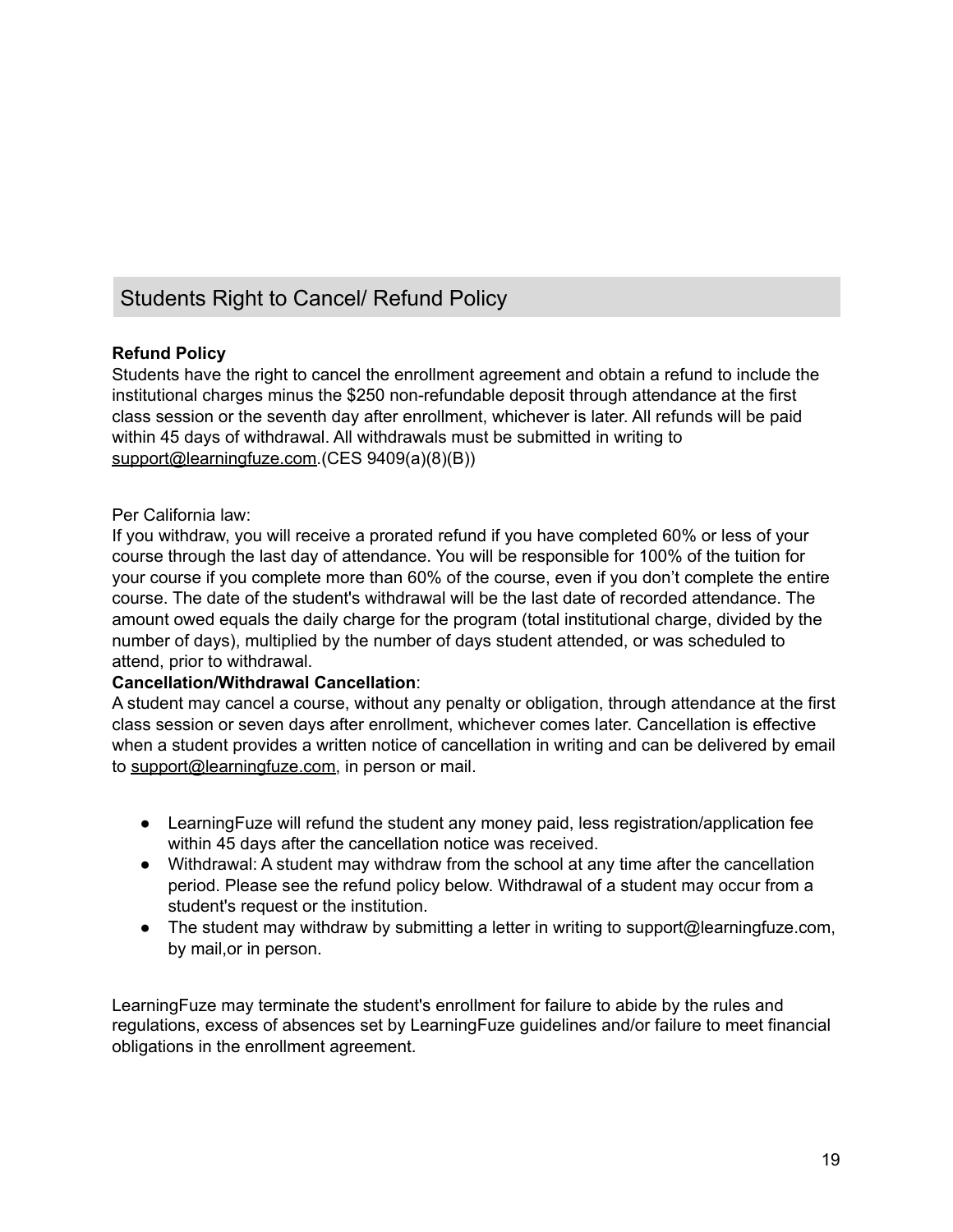# Notice Concerning Transferability of Credits & Credentials Earned at our **Institution**

# **"**NOTICE CONCERNING TRANSFERABILITY OF CREDITS AND CREDENTIALS EARNED AT OUR INSTITUTION"

"The transferability of credits you earn at LearningFuze is at the complete discretion of an institution to which you may seek to transfer. Acceptance of the certificate you earn in the educational program is also at the complete discretion of the institution to which you may seek to transfer. If the certificate that you earn at this institution are not accepted at the institution to which you seek to transfer, you may be required to repeat some or all of your coursework at that institution. For this reason you should make certain that your attendance at this institution will meet your educational goals. This may include contacting an institution to which you may seek to transfer after attending LearningFuze to determine if your certificate will transfer." (CEC 94909(a)(15))

LearningFuze does not accept transfer credit earned at other institutions and does not have an articulation or transfer agreement with any other college or university. LearningFuze does not accept transfer credit through challenge examinations and achievement tests. (CeC 94909(a)(8)(A) and 5,CCR 71770)

LearningFuze courses are not credit-bearing. LearningFuze does not accept hours or credit from other institutions through transfer of credit, challenge examinations, achievement tests, or experiential learning. Courses taken at LearningFuze are unlikely to count as transfer credit at another institution.

Policies Regarding Articulation, Prior Learning Assistance & International Student Visas

● LearningFuze has not entered any articulation or transfer agreement with any other college or university.

● LearningFuze does not award credit for prior experiential learning.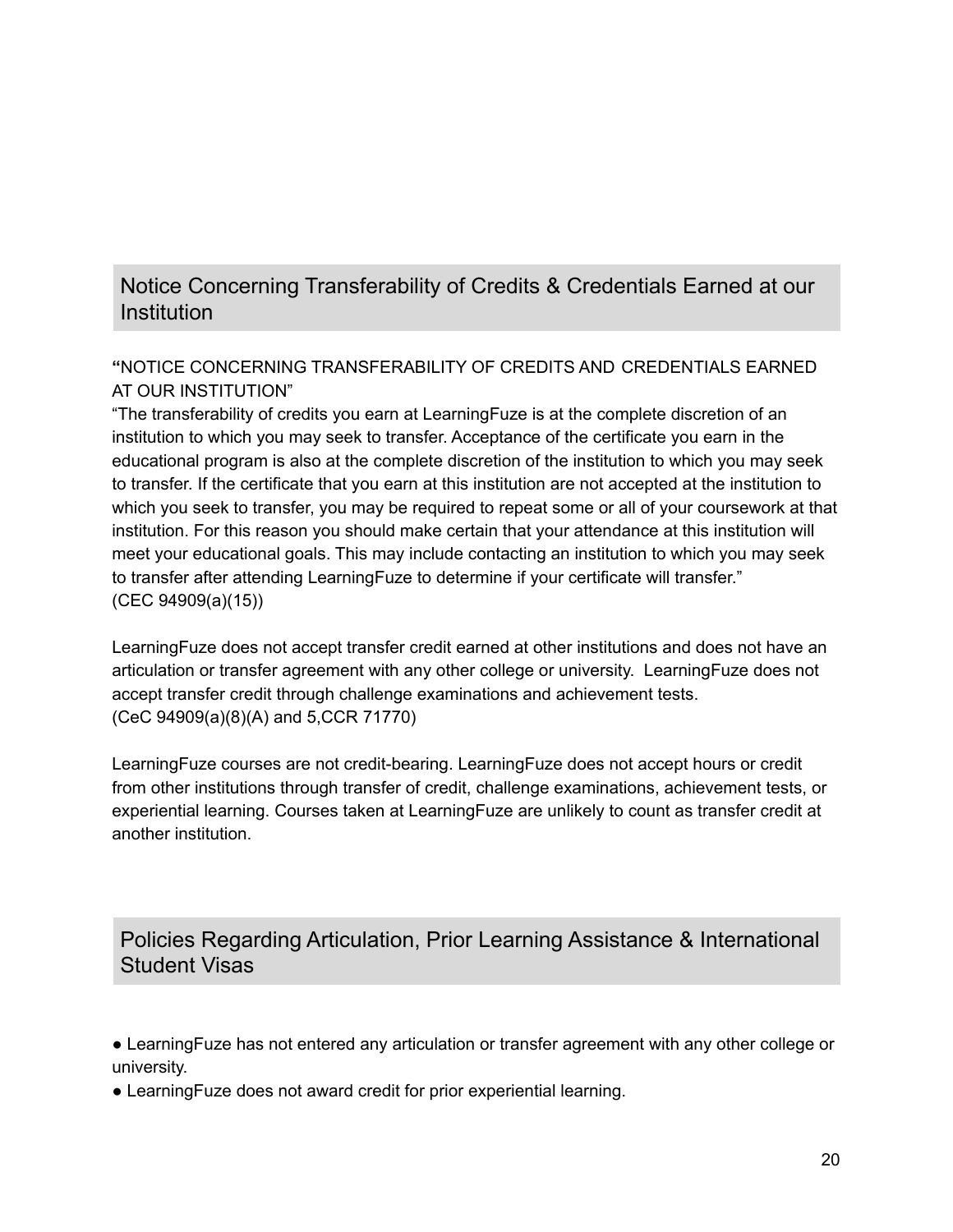• Currently, Learning Fuze does not provide student visa services

# Students Rights

The US constitution guarantees the most important basic rights which every student should understand before enrolling in our program. In addition to these, students have the following rights:

• Students have the right to equal opportunity education and non-discrimination based on sex, race, color, religion, ancestry, national origin, disability, medical condition, genetic information, marital status, sexual orientation or other categories protected by law of the states in which we operate.

● Students have the right to cancel or withdraw from their course, per LearningFuze's Cancellation, Withdrawal and Refund Policy.

● Students have the right to file a grievance, per LearningFuze's Grievance Procedure.

## **Sexual Harassment and Misconduct Policy**

LearningFuze seeks to ensure that no students or employees are excluded from participation, or denied the benefits of, any LearningFuze program or activity on the basis of sex. Members of LearningFuze's community have a right to be free from sexual harassment, violence and gender-based harassment. Please note sexual harassment can take on many forms including but not limited derogatory comments as well as unwelcome compliments. We encourage every student to report any issue they feel is disturbing to them. When an allegation of sexual misconduct is investigated, and a responding community member is found to have violated an applicable federal, state, or local law or ordinance/regulation or to have engaged in other inappropriate conduct, discipline or corrective measures may be imposed.

#### **Purpose**

LearningFuze has established the procedures outlined in this Policy for the purposes of: (1) educating and promoting awareness of LearningFuze's policies against sexual harassment and misconduct;

(2) provide all members of LearningFuze's community with a process for promptly reporting any concerns regarding potential sexual harassment or related inappropriate conduct; and (3) provide guidelines for prompt and effective responses to any reports of sexual harassment. **Notice of Non-Discrimination**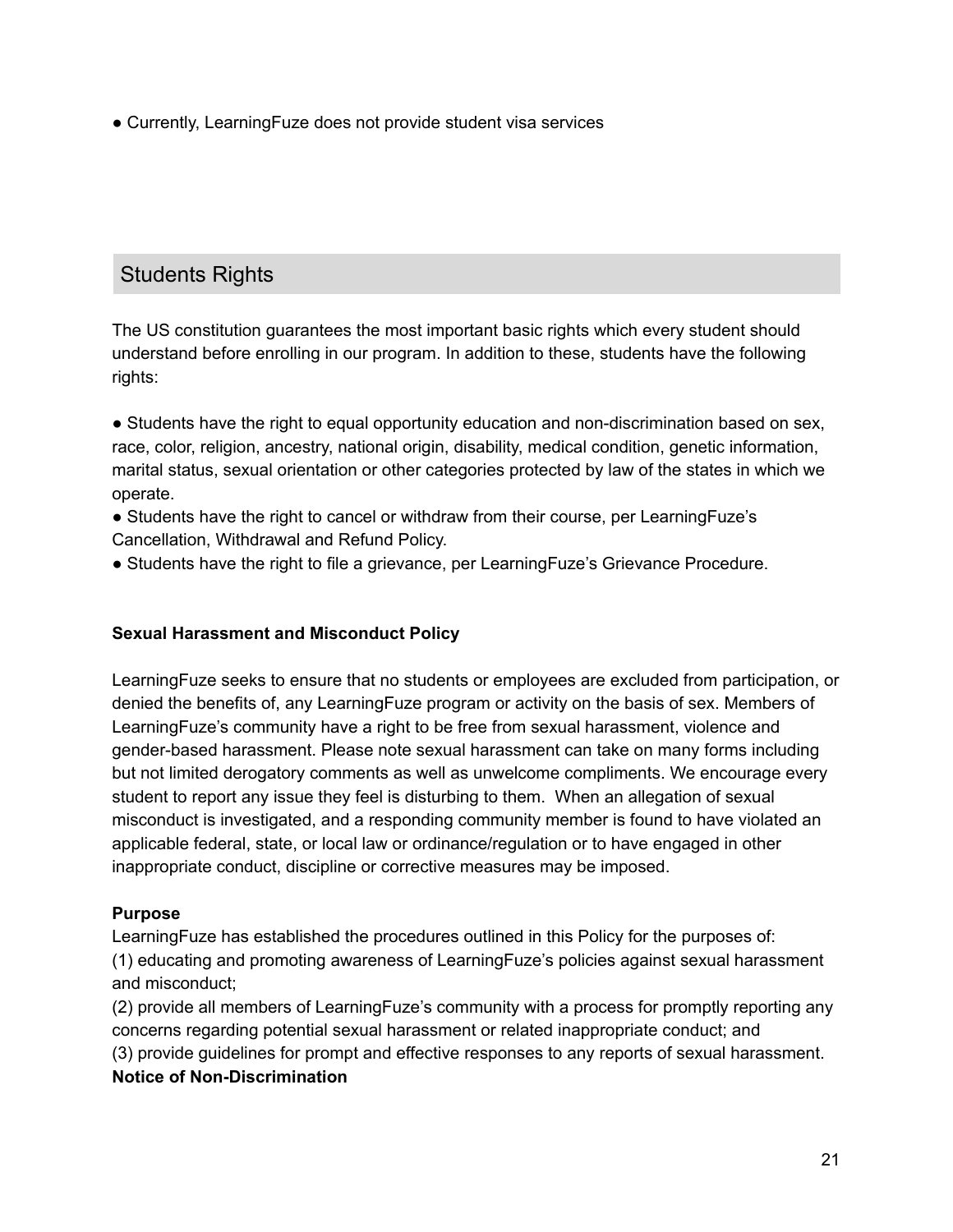### **Policy Statement**

LearningFuze is committed to providing a learning environment free of unlawful harassment. LearningFuze prohibits sexual harassment and harassment based on race, religious creed, color, national origin, ancestry, physical disability, mental disability, medical condition, genetic information, marital status, sex, gender, gender identity, gender expression, age for individuals over 40 years of age, military and veteran status, sexual orientation, or any other basis protected by federal, state, or local law or ordinance or regulation. All such harassment will not be tolerated. LearningFuze will respond promptly and effectively to reports of Sexual Misconduct as defined herein and will take appropriate action to prevent, to correct, and when necessary, to discipline behavior that violates this Policy.

## **Scope of Policy**

This policy applies regardless of the complainant's or respondent's sexual orientation, sex, gender identity, age, race, nationality, religion or ability. LearningFuze's anti-harassment policy applies to all persons involved in the operation of LearningFuze and prohibits unlawful harassment and retaliation by any student or employee of LearningFuze and/or any other third party or guest doing business or providing services on campus (e.g. contractors and vendors). LearningFuze also prohibits unlawful harassment based on the perception that anyone has any of those characteristics, or is associated with a person who has or is perceived as having any of those characteristics. Conduct by a LearningFuze employee that constitutes Sexual Misconduct in violation of the Policy is considered to be outside the normal course and scope of employment.

#### **Prohibited Acts**

LearningFuze strives to provide an educational, employment, and business environment free of all forms of sex discrimination, including, but not limited to unwelcome sexual advances, requests for sexual favors, and other verbal or physical conduct or communications constituting Sexual Misconduct as defined in this Policy, the Employee Handbook, and otherwise prohibited by federal, state, or local law or ordinance or regulation.

#### **Harassing Behavior**

*Harassing behavior includes, but is not limited to:*

● Verbal conduct such as threats, epithets, derogatory comments, inappropriate compliments or slurs;

- Visual conduct such as derogatory posters, photographs, cartoons, drawings, or gestures;
- Physical conduct such as assault, unwanted touching, or blocking normal movement;
- Retaliation for reporting harassment or threatening to report harassment.

#### **Gender Identity or Sexual Orientation Discrimination**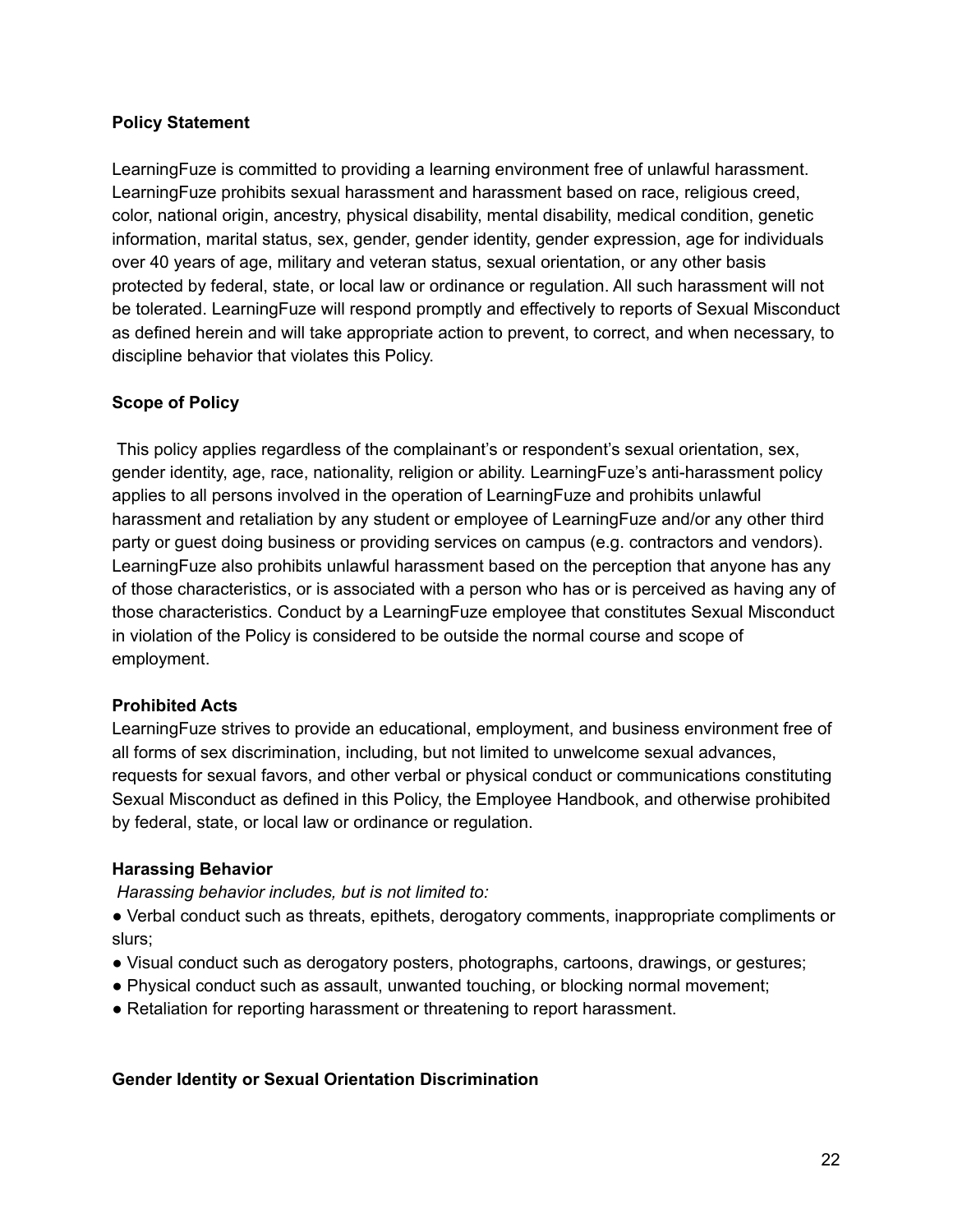Harassment that is not sexual in nature but is based on gender, gender identity, sex or gender stereotyping, or sexual orientation is also prohibited by LearningFuze's non-discrimination policies if it denies or limits a person's ability to participate in or benefit from the education programs, employment, or services. While discrimination based on these factors may be distinguished from sexual harassment, these types of discrimination may contribute to the creation of a hostile work or academic environment. Thus, in determining whether sexual harassment exists, LearningFuze may take into account acts of discrimination based on gender, gender identity, sex or gender stereotyping, or sexual orientation.

#### **Reporting Discrimination, Harassment, and Retaliation**

LearningFuze's complaint procedure provides for an immediate, thorough, and objective investigation of any claim of unlawful or prohibited discrimination, harassment, or retaliation; appropriate action against one found to have engaged in any such conduct; and, appropriate remedies for any victim of any such conduct. A claim of discrimination, harassment, or retaliation may exist even if the student has not lost some academic or economic benefit. Complaints received will be treated confidentially, to the extent possible; responded to in a timely fashion; investigated promptly; documented and tracked to ensure reasonable progress; met with appropriate and prompt corrective remedial action where misconduct is found, and afforded a timely closure, and not result in any retaliation against the complainant or any participant in the investigation.

*If you believe you have been the victim of discrimination, harassment, or retaliation at LearningFuze, or if you are aware of such unlawful or prohibited conduct of others, you should contact Monique Cunningham (Program Coordinator) as soon as possible in writing or in-person. If you request complete confidentiality please direct message Monique via slack and an appropriate meeting time/place will be scheduled. If you provide a written complaint, it should be as detailed as possible including the names of individuals involved, the names of any witnesses, direct quotations when language is relevant, and any documentary evidence (notes, pictures, cartoons, et cetera).*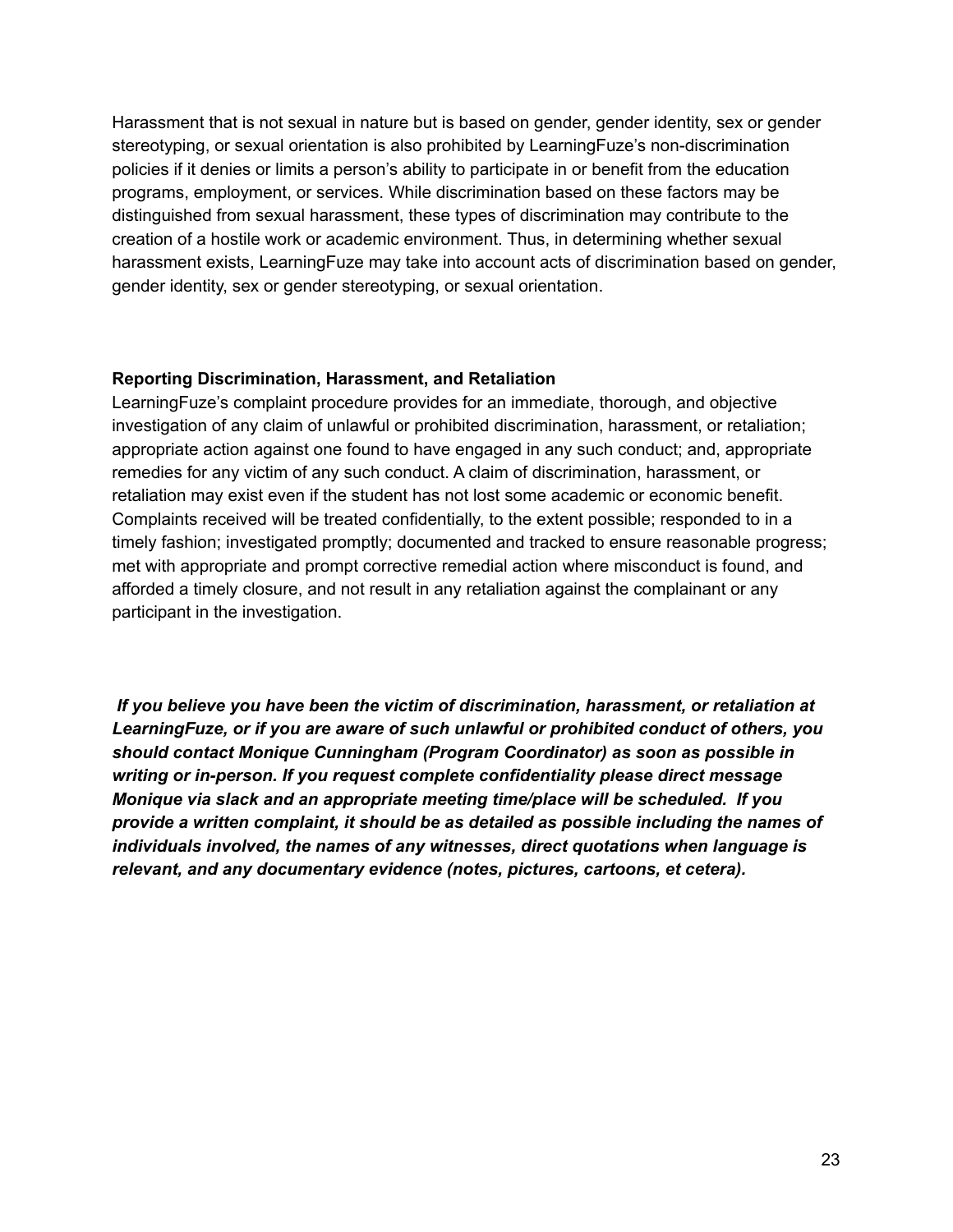# Academic Standards & Standards of Student Achievement

## **Grading System**

Students assignments & projects will occur at regular intervals during the course. Each student will submit work that has been assigned directly to the instructor where the instructor will verify if it is completed or not. If changes are required for the work that has been submitted the student is required to resubmit the work within 24 hours. 90% of all assignments & projects must be submitted for course completion to be achieved.

# Student Records

LearningFuze will maintain copies of the student's financial ledger, an academic transcript, and completion certificates indefinitely. All other student records will be retained for five years.

# Certificate of Completion

Students will receive a Certificate of Completion when they have completed 90% each section of assignments and projects. A student must also have satisfied their previously agreed financial obligation.

# Leave of Absence

Students may submit a written request for leaves of absence. Requests will be considered and such leaves may be granted at the discretion of the school.

# Student Conduct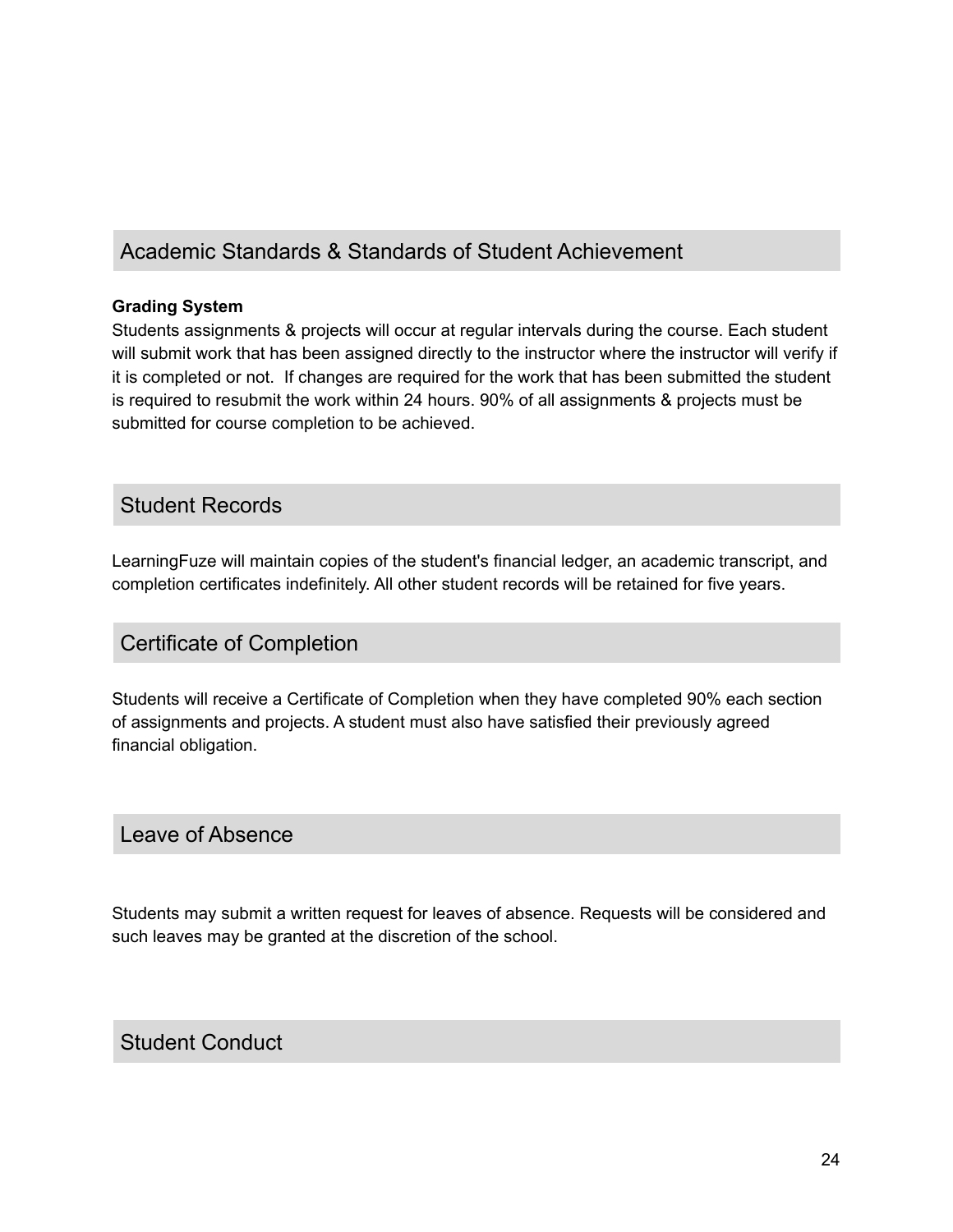LearningFuze is a company focused on providing an environment conducive to learning. Students are expected to behave in a manner of integrity, honesty and mutual respect. Students may be asked to leave if they are disruptive to the class. Examples of disruptive behavior include but are not limited to, illegal activities, aggressive behavior, violating class standards set by the staff. Students may also be asked to withdraw for academic violations, per LearningFuze academic violation policy.

# Student Services

### **Academic Advising**

Students may request academic advising or the instructor may suggest academic advising when a need is identified. A student may request academic advising through their instructor or CAO Tim Davis. Academic advising requests should be submitted in writing through email.

### **Unlawful Retaliation**

LearningFuze encourages all students to immediately report, in writing or in person, any incidents of discrimination, harassment, or any other type of unlawful conduct in the school to Monique Cunningham so that complaints can be quickly and fairly resolved. LearningFuze will not retaliate against any student for making or filing a complaint, or for offering evidence, statements, or testimony in support of any complaint. In addition, LearningFuze will not knowingly tolerate or permit retaliation by management, employees, or other students. All incidents of prohibited discrimination, harassment, or retaliation that are reported will be investigated. LearningFuze will immediately undertake or direct an effective, thorough, and objective investigation of the allegations. The investigation will be completed and a determination regarding the reported prohibited conduct will be made and communicated to the student who complained and to the accused harasser(s).

If LearningFuze determines that prohibited conduct has occurred, LearningFuze will take effective commensurate remedial action to address the circumstances. Appropriate and reasonable action will also be taken to deter any future prohibited conduct. If a complaint of prohibited conduct is substantiated, appropriate action will be taken. The student who complained will be advised whether LearningFuzehas substantiated the complaint and taken remedial measures. The student who complained will not, however, be advised of the nature of any remedial measures taken.

## **Student Conduct**

LearningFuze is a company focused on providing an environment conducive to learning. Students are expected to behave in a manner of integrity, honesty and mutual respect. Students may be asked to leave if they are disruptive to the class. Examples of disruptive behavior include but are not limited to, illegal activities, aggressive behavior, violating class standards set by the staff. Students may also be asked to withdraw for academic violations, per LearningFuze academic violation policy.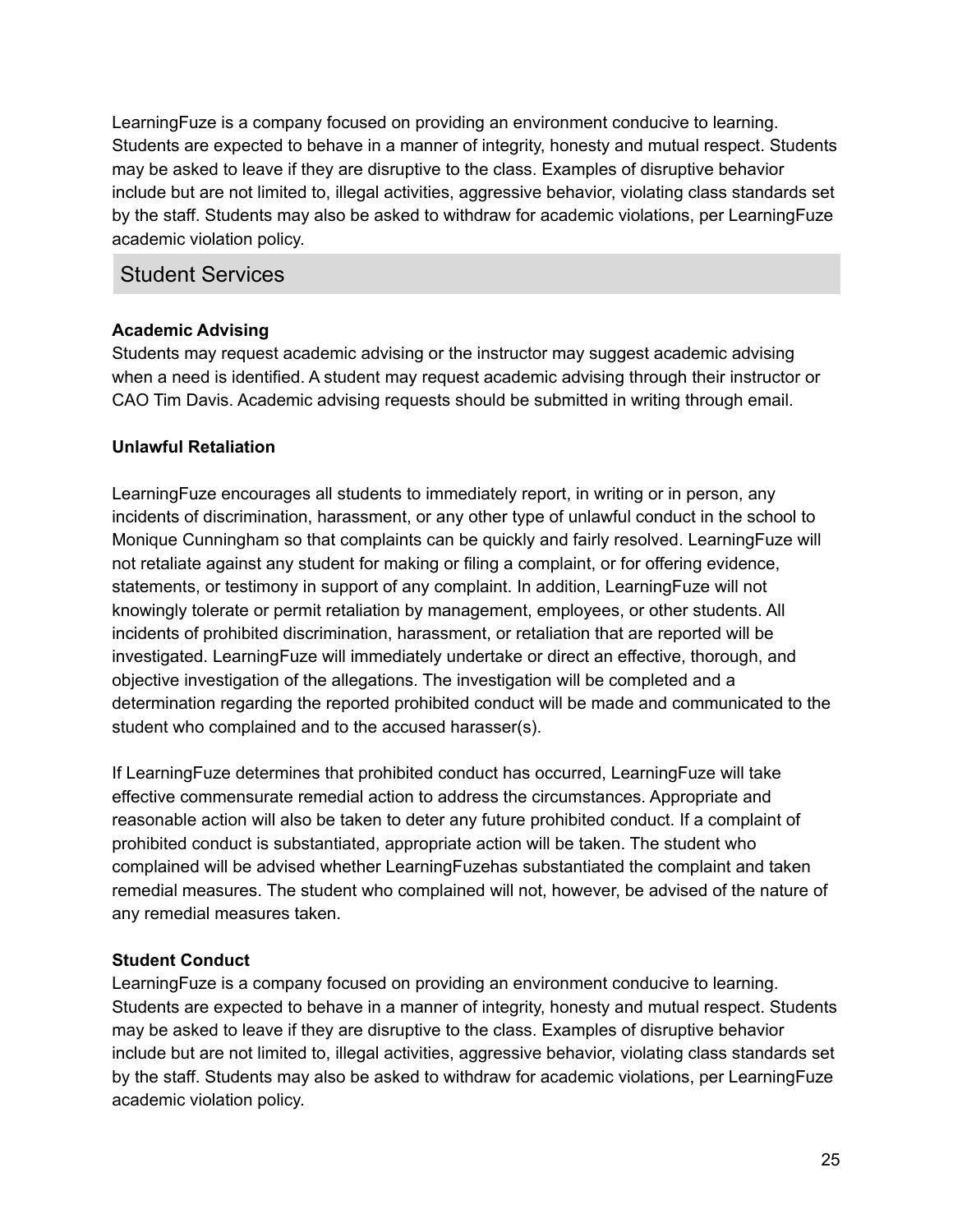# **Student Services**

# **Student Grievance Procedure** (5,CCR 71810(b)(14))

If at any time at LearningFuze a student feels their rights have been violated, they can file a grievance by emailing monique.cunningham@learningfuze.com. We would like to hear from students about any problems that arise, and anyway we can improve and make their time here more enjoyable. Students may also contact state regulators with any grievances. Regulatory information is provided at the end of this catalog.

Students should follow these guidelines when filing a concern:

LearningFuze will attempt to resolve any problem promptly as possible

(a) Who Should you speak with at LearningFuze

- Students should discuss the concern directly with their instructor if it is an academic matter. Any grievances regarding harassment in any form should be immediately discussed with Monique Cunningham in person or in writing. In the event the students concern is with the instructor and academic in nature, the student should discuss their concern with Bill Cunningham.
- Learning Fuze has an open door policy. At any time the student may discuss any concern with Bill or Monique Cunningham.

(b) A student or any member of the public may file a complaint about this institution with the Bureau for Private Postsecondary Education by calling 888-370-7589 or completing the complaint form, which can be obtained on the bureau's website [www.bppe.ca.gov](http://www.bppe.ca.gov).

"A student or any member of the public may file a complaint about this institution with the Bureau for Postsecondary Education by calling 888-370-7589 or by completing a complaint form, which can be obtained on the bureau's website at [www.bppe.ca.gov.](http://www.bppe.ca.gov)" (CEC9409(a)(3)C))

**Distance Learning** LearningFuze instigated remote learning due to COVID 19. All of our distance learning courses are conducted in a live classroom through Zoom. All materials will be sent via email within 12 hours of enrolling. Please note all courses are conducted in real time and not pre-recorded and class attendance is mandatory. Students will receive course materials 3 business days prior to the first live online class. Remember these courses are live online and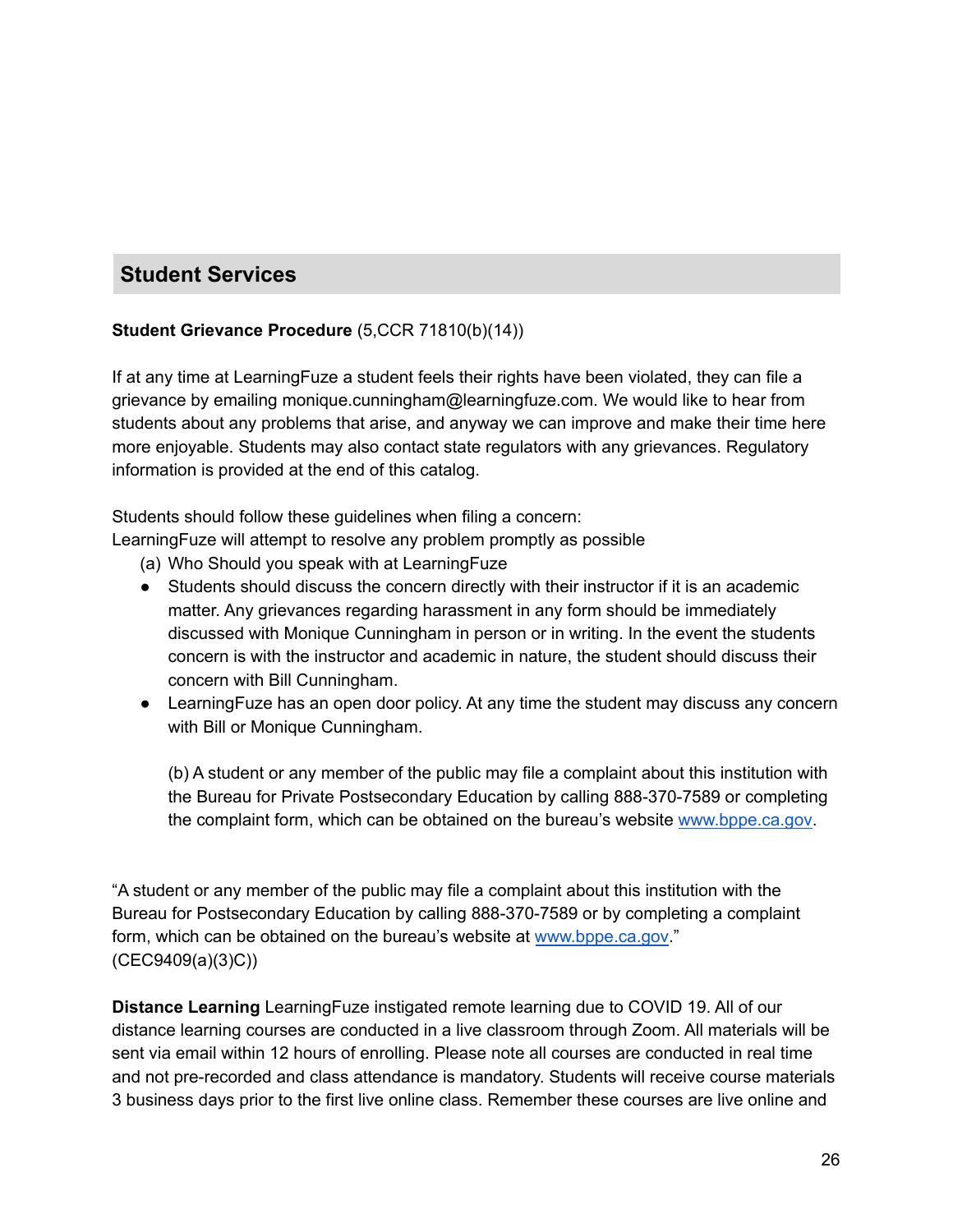any work assigned will be due within 24 hours and returned with assessment within 24 hours of receipt.

# **No Retaliation Policy**

LearningFuze will not retaliate against any individual who makes a complaint or report of discrimination.

# **Student Services/Information**

# **Student Housing**

(5,CCR 71810 (b)(13)(A)(B)(B)(C))

(A)LearningFuze does not have dormitory facilities under its control.

(B) There are a number of apartments located within a short distance to the facility. The approximate cost of housing for a one-bedroom apartment per month would range from \$1200-\$1600. The average cost to rent a room would cost \$800 per month. LearningFuze will provide a list of these apartments upon request. It is the student's responsibility to research housing and determine acceptable housing if they choose.

(C) LearningFuze has no responsibility to find or assist a student in finding housing. LearningFuze does not offer housing however can offer a list of apartments close to the facility for the student to investigate.

# **Employment Services** (5,CCR 71810 (b)(12))

The LearningFuze team is committed to seeing students take control of their career by providing structure and guidance for tracking their job search, preparing necessary job search materials and identifying employment opportunities. LearningFuze works to connect graduates to opportunities in the employment market through commercial job boards, referrals, select recruiters, periodic hiring events, employer site tours and Meetup networking opportunities. Job search support is provided to students that opt-in to the service by meeting specific requirements:

- Complete technical resume
- Complete LinkedIn profile
- Utilize application provided to students
- Successfully complete project portfolio
- Participation in all soft skills workshops (i.e. mock interviews, whiteboard interviews) and employment prep presentations

Per the student agreement, LearningFuze does not guarantee employment or compensation. (CEC94909(a)(13))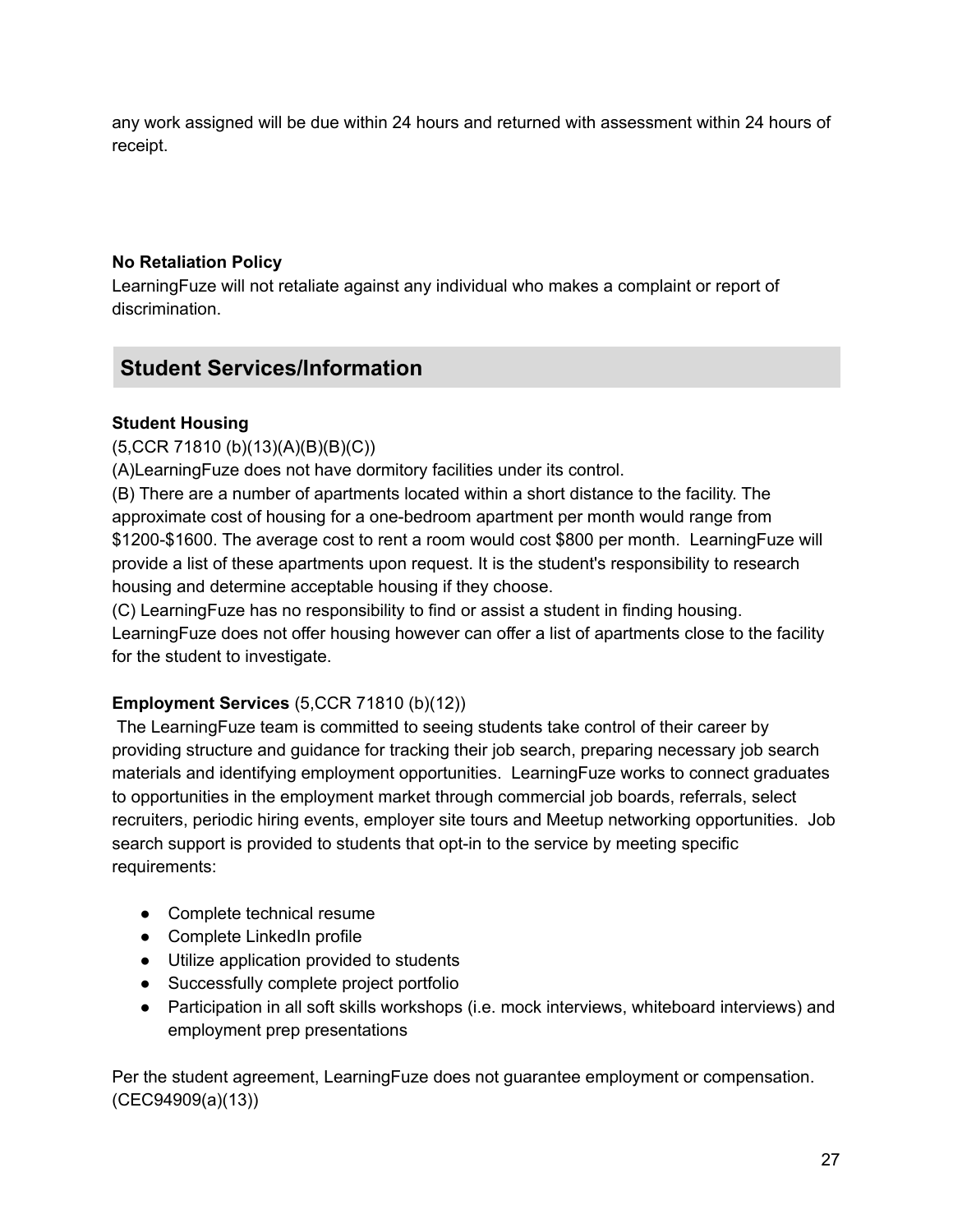# **Student Services/Information**

# **Student Records**

(5,CCR 71810 (b)(15))

**LearningFuze will maintain copies of student's financial ledger, an academic transcript, and completion certificates indefinitely**. All other student records will be retained for five years.

-Students may view their own academic records and should contact the program director to request a copy.

-LearningFuze will take reasonable steps to protect the privacy of personal information contained in student records

-LearningFuze is responsible for and maintains and retains all records required by The California Private Postsecondary Education Act of 2009 (the Act). Student records required by the Act are maintained in the state of California, and stored in digital software in a manner secure from damage or loss.

Types of documents contained in student files

- Student agreement and all documents associated with enrollment
- Student assessments
- Copy of certificate earned if applicable
- Records of financial payments & invoices

The procedure for safekeeping includes saving records on an external hard drive.

## **Learning Resources/Library** (5,CCR 71810(b)(10))

Students will be given online profiles and access to learning materials when accepted to the program. LearningFuze students have the following online options for learning materials/ connection to instructors and students:

- LearningFuze Student Channel: custom curated collection of tutorials, exercises, proprietary videos
- GitHub account (coding repository for project collaboration)
- Slack for staff and student instant messaging communication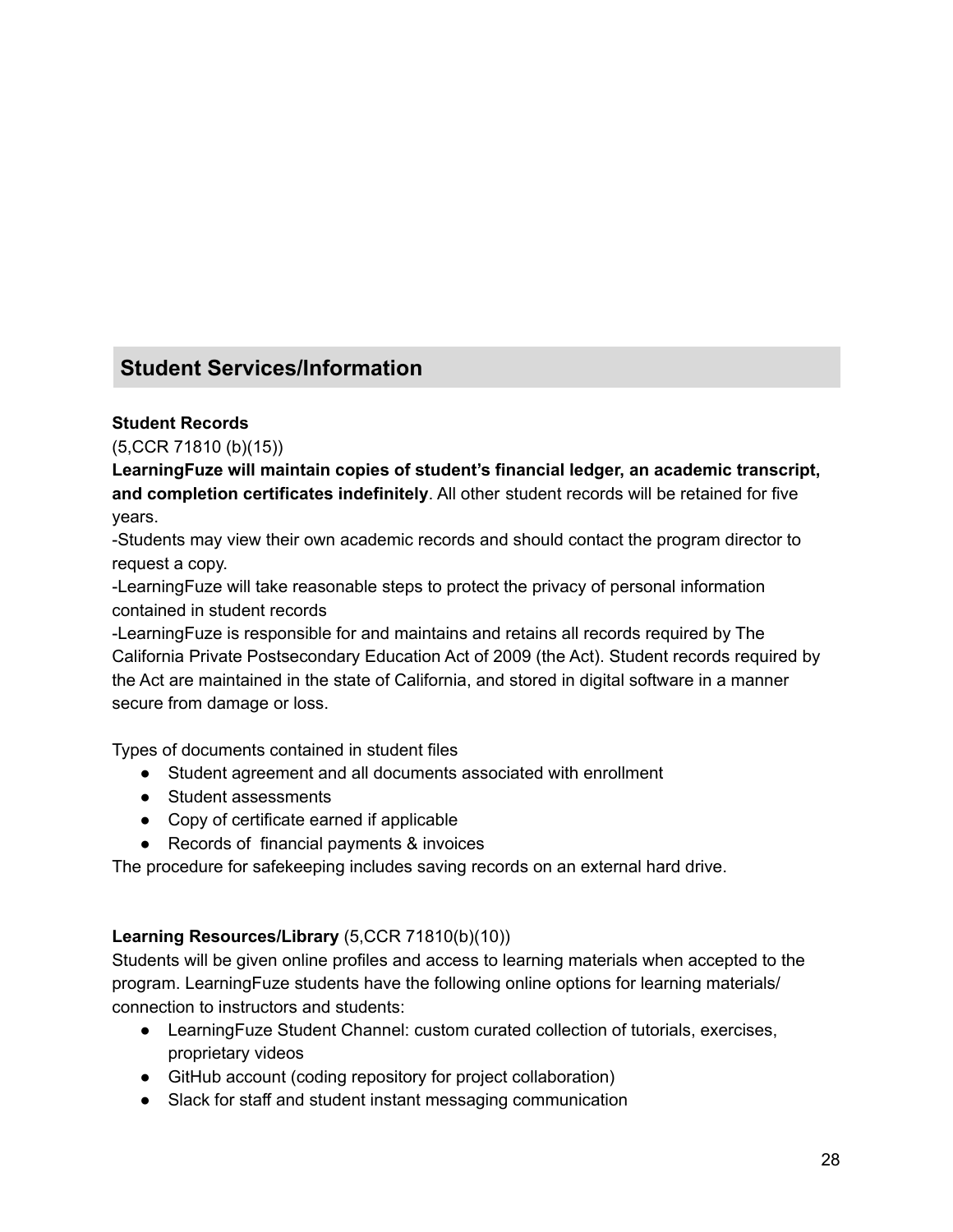- VS Code editor
- Learning Fuze development environment. Test code via a local server

# **Student Services/Information**

Students have access to use, borrow any hard copy learning resources in the campus library. The library area is located in the LearningFuze facility and available to all students during business hours. Library information may be borrowed by a student at no cost by checking out the material with the instructor.

### **Required Study Time:**

Additional outside study and practice time apart from the regular classroom will be required in order to be successful in this program. The amount of time will vary with a student's individual skill level.

### **Changes in Programs or Policies**

LearningFuze has the right to make reasonable changes in program content, materials, in the interest of improving the program due to industry changes or professional requirements or when state law requires it.

## **Attendance Policy**

Students are required to attend all classes if possible.

LearningFuze understands emergencies occur but all work must be made up and the student is required to complete missed work to keep pace with the cohort. Students who have been excessively absent may be withdrawn. Students should contact the instructor for any planned absences.CEC 94909(a)(8)(D))

## **Probation and Dismissal**

LearningFuze does not provide a probation option. Our students' success is a top priority. Students not meeting academic standards will be evaluated on an individual level and appropriate plan put in place.

#### **Disclosures**

"Any questions a student may have regarding this catalog that have not been satisfactorily answered by the institution may be directed to the Bureau for Private Postsecondary Education 1747 N Market Blvd Ste 225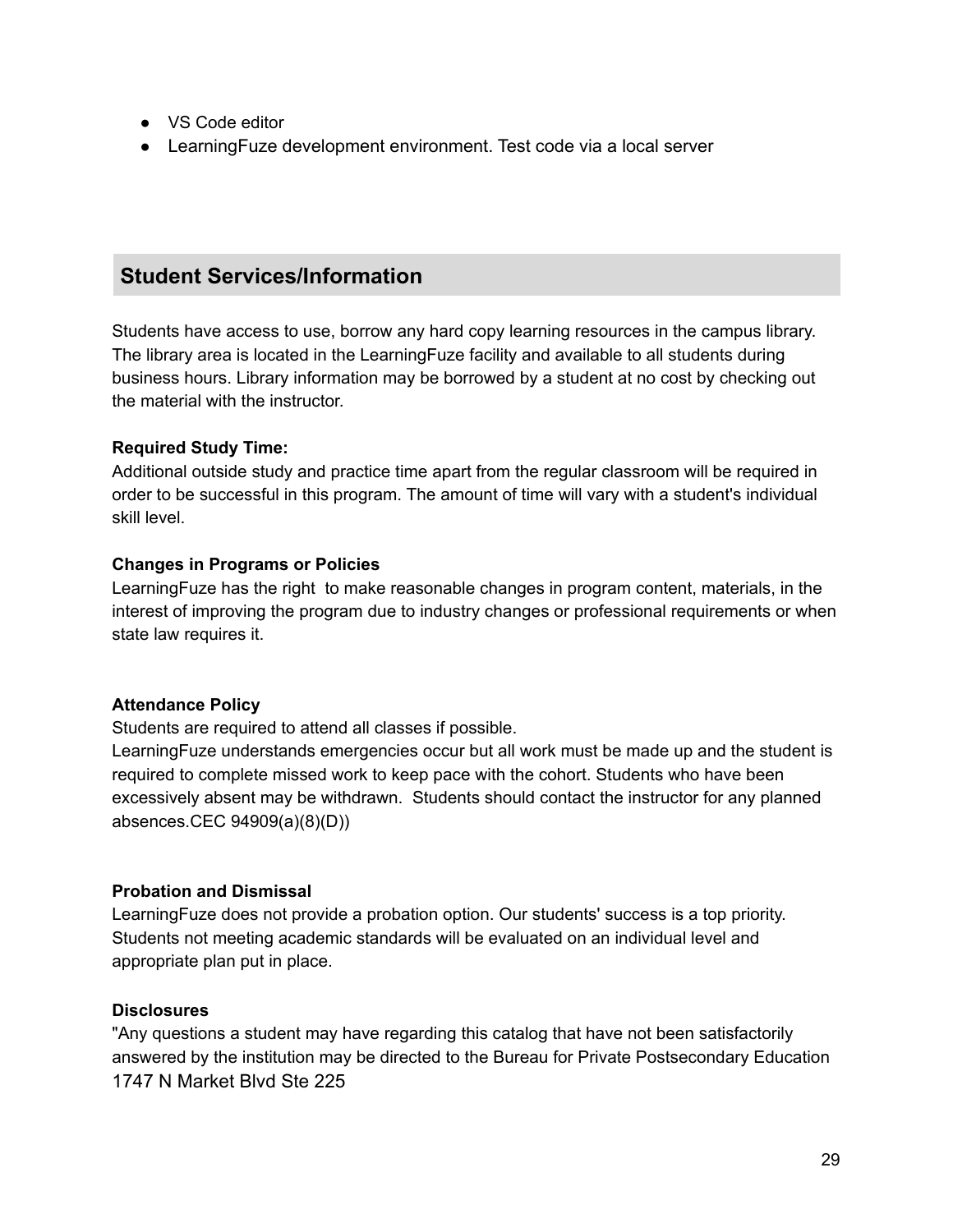West Sacramento, CA 95798-0818 Phone: 888-370-7589 or by fax 916-263-1897 Website: [www.bppe.ca.gov.](http://www.bppe.ca.gov)" (CEC 9409(a)(3)(A)

# **Student Services/Information**

"As a prospective student, you are encouraged to review this catalog prior to signing an enrollment agreement. You are also encouraged to review the School Performance Fact Sheet, which must be provided to you prior to signing an enrollment agreement."

LearningFuze is registered in the state of California as LearningFuze LLC. It holds a business license in the City of Irvine, CA. This business was established to meet the needs of the web development technical community in the Orange County area.

"This institution does not have a pending petition in bankruptcy, is not operating as a debtor in possession, has not filed a petition in bankruptcy within the preceding five years, and has not had a petition of bankruptcy filed against it within the preceding five years that resulted in reorganization under chapter 11 or the United States Bankruptcy Code (11 U.S.C Sec 1101 ,et seq.) (CEC 94909(a)(12))"

#### **LearningFuze Ownership**

LearningFuze is a LLC registered in the state of California

LearningFuze LLC operates at the following location and all courses are conducted: 9200 Irvine Center Drive Suite 150 & 200 Irvine, Ca 92618

#### **Catalog Certification**

LearningFuze LLC is a private company. LearningFuze certifies that the information contained in this publication is current and correct, subject to change without notice

Hours of Operation: LearningFuze is open 9:00 am - 6:00 pm M- Th 9:00 am - 6:00 pm Friday